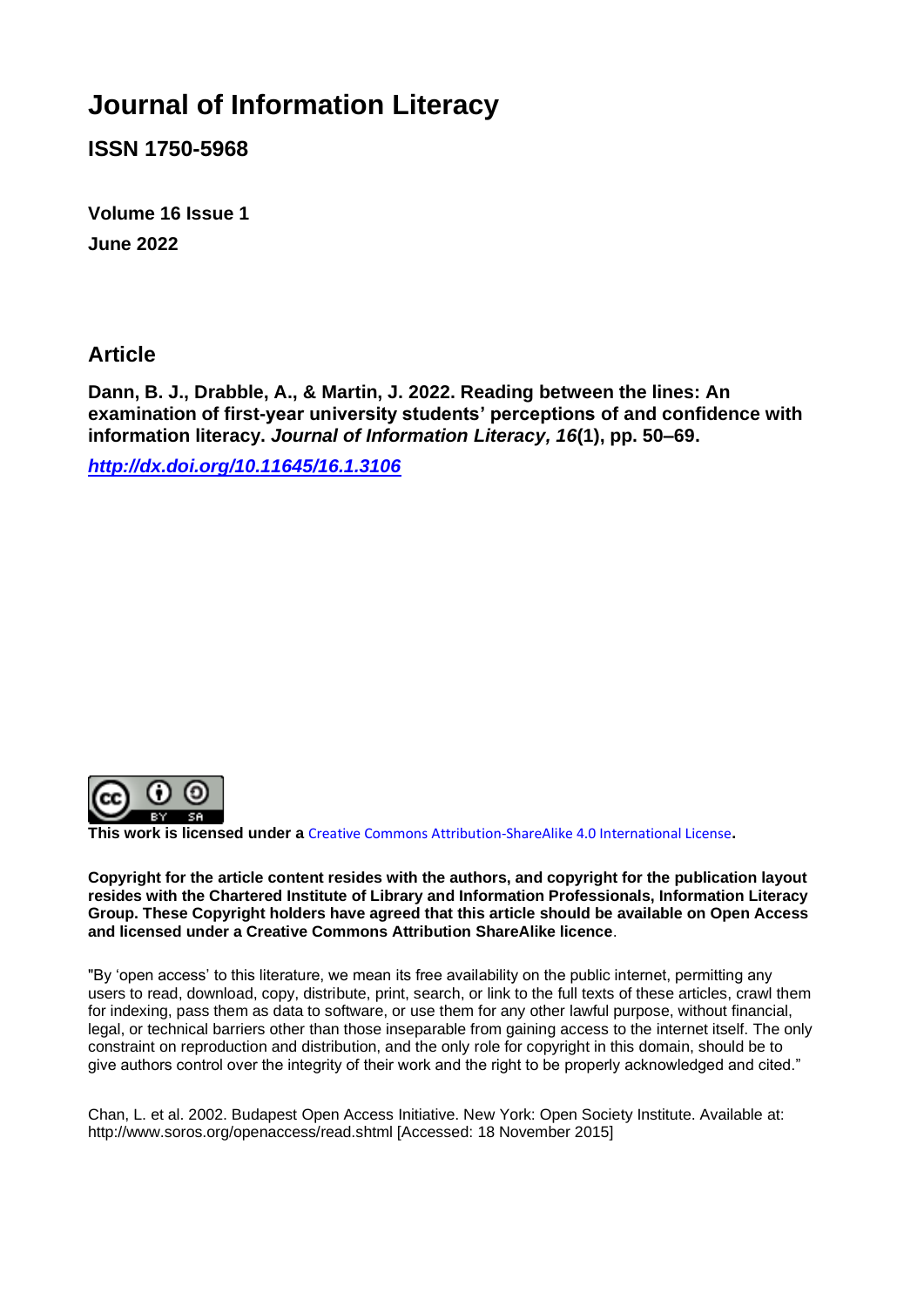# **Reading between the lines: An examination of firstyear university students' perceptions of and confidence with information literacy**

**Beverly J. Dann, Lecturer, Education, University of the Sunshine Coast. Email: [bdann@usc.edu.au.](mailto:bdann@usc.edu.au) ORCID: [0000-0003-4626-4629.](https://orcid.org/0000-0003-4626-4629)**

**Anne Drabble, Senior Lecturer, Early Childhood Education, University of the Sunshine Coast. Email: [adrabble@usc.edu.au.](mailto:adrabble@usc.edu.au) ORCID: [0000-](https://orcid.org/0000-0003-1772-8439) [0003-1772-8439.](https://orcid.org/0000-0003-1772-8439)**

**Janet Martin, Research Assistant, University of the Sunshine Coast. Email: [jmartin1@usc.edu.au.](mailto:jmartin1@usc.edu.au) ORCID: [0000-0003-3390-6039.](https://orcid.org/0000-0003-3390-6039)**

# **Abstract**

The aim of this paper is to explore how first-year university students at a regional university in Australia perceive and use Information Literacy (IL) as they transition from school to university. A survey method was used to gather data through pre- and post-intervention surveys with 1,333 first-year students enrolled in their first semester of study across all disciplines at the university. The study identified that between 25–35% of students did not enjoy reading, with many students preferring not to read. Students arrived at university with largely misguided confidence in their personal IL skills, especially the skills needed to meet the demands of university level coursework, with up to 47% of students unlikely to have experienced well-resourced libraries at school. The study concludes that implications for university teaching include gaining an early understanding of the IL skills students have when they arrive at university, and the explicit teaching of IL skills, given the identified impact of IL skills on student success and retention rates.

# **Keywords**

Australia; first-year undergraduates; higher education; information literacy; transition to university; tertiary success

# **1. Introduction**

A perceived diversity in undergraduate students' ability to locate and integrate information from scholarly articles in their assessment was the impetus to investigate, document, and define reasons for this phenomenon. Anecdotally it was believed that some students, even at the end of three or four years of study, lacked the skills and confidence necessary to undertake this essential academic process, and empirically it had been documented that academic success has a direct impact on student retention rates. Catalano and Phillips (2016) found that students' information literacy (IL) scores significantly correlated to their Grade Point Average (GPA), with high GPA scoring students more likely to stay at university and graduate within six years.

The potential for students to successfully complete their higher education qualification is of particular interest. In the Australian regional university where this study was undertaken, there is a high occurrence of students who are first-in-family to attend university (52% in 2018 and 51.6% in 2019). This is higher than the national average percentage of students from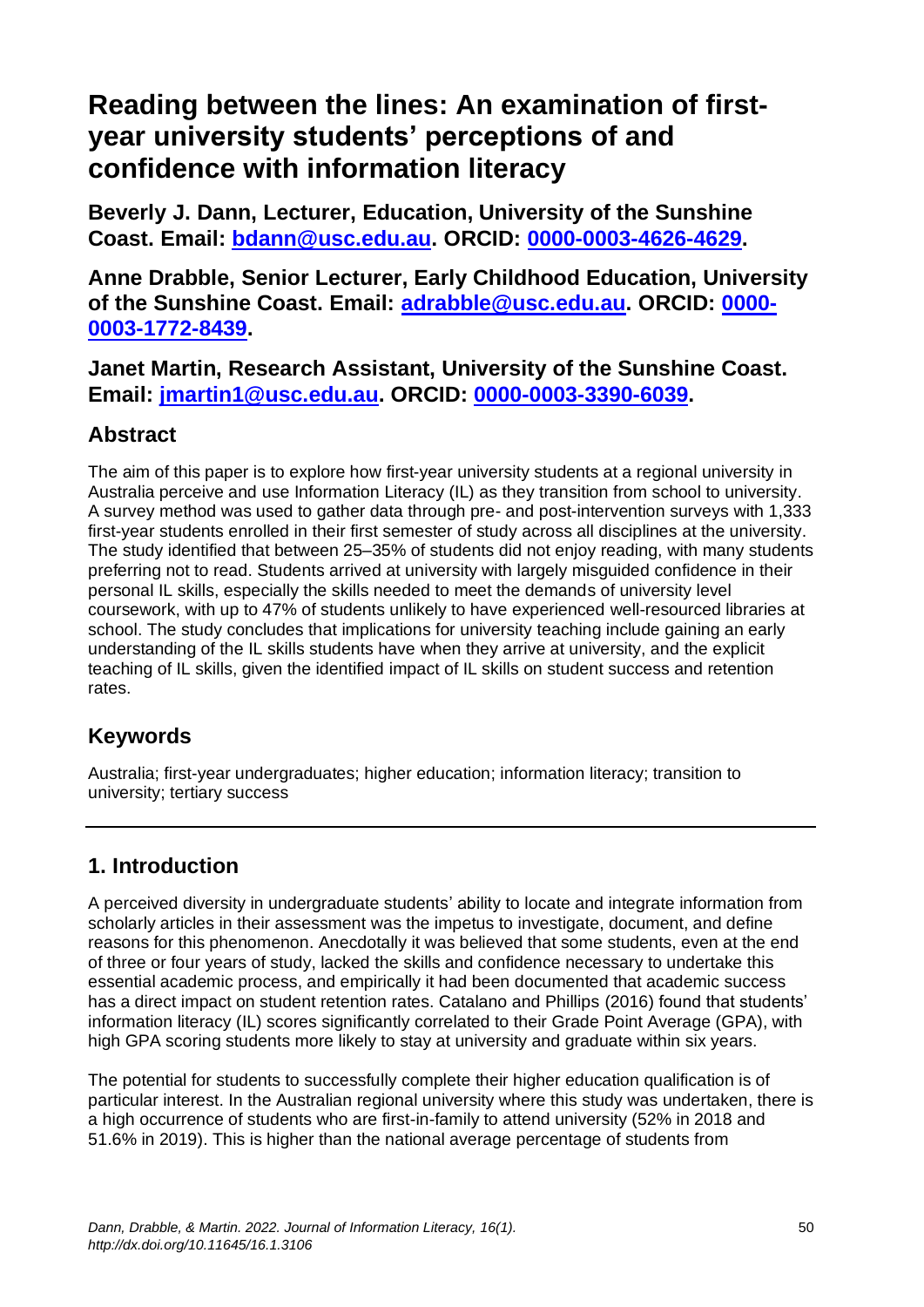underrepresented groups (such as Indigenous students, students with disability, and students from low socio-economic status families), and higher attrition rates for students than the national average, especially for commencing students (USCBI Internal Statistics, 2018/19).

The research literature discusses issues impacting on students' ability to locate and effectively use and integrate scholarly information, but to what extent do perceived problems with reading and comprehension of information apply to a regional university? Can nuanced and relevant reasons for problems in this area be identified and contribute to recommended solutions? To this end, a pilot study was undertaken to examine the impact of IL interventions and students' understanding of IL. This pilot study involved 126 first-year students enrolled in a course that taught research skills. The students participated in interventions involving IL reading strategies including, *chunking*, where scholarly articles were broken down into understandable and manageable sections; *annotations*, where students made annotations alongside scholarly articles for understanding, and *collaboration*, where students actively engaged in 'scholarship as conversation using discussion boards to participate in shared communication to increase their understanding' (Brown & Malenfant, 2017). These interventions were taught to students by the discipline librarian and continued by the course tutor in the tutorials. Results of the pilot study indicated the short series of IL interventions produced improvement in students' self-perceptions of their abilities to locate, use, and understand scholarly articles, and was viewed as a starting point to improve the IL skills of first-year university students. The findings from the pilot study were adapted to inform the basis and design of a full study involving 1,333 first-year undergraduate students enrolled in the same course across all disciplines in their first semester at the university. The survey questions used in the pilot study were reviewed and revised for inclusion in the full study.

# **2. Literature review**

### **2.1 Transitioning from high school to university.**

Growing evidence demonstrates that students are commencing university with low levels of IL skills (Gross & Latham, 2013; Mahmood, 2016) fuelled by a perception that the Google generation, with their computing and internet skills, are also information literate (Purcell et al., 2012). However, researchers (Oakleaf & Owen, 2010; Smith et al., 2013; Varlejs & Stec, 2014) identify a gap in students' IL abilities in the transition between high school and university. More specifically, Lanning and Mallek (2017) found that high school students, including 'good students' did not have the IL skills required for university coursework (p. 448) including digital reading skills (Lim & Toh, 2020).

There are variations in the IL instruction students receive across high schools for use at the university level. This impacts on their skills to search for information, and to understand and use information for assessment, with many students preferring to use a Google search and Wikipedia as their choice of search tools due to their accessible platforms (Wu & Chen, 2014). Additionally, students' lack of training and/or inconsistent training with library databases in school leads to the conclusion that universities need to invest time improving students' skills in this area (Cothran, 2011).

Research widely reports an overconfidence of undergraduate students in relation to their IL skills, resulting in a reluctance by many to engage with IL instruction (Clark, 2017; Mahmood, 2016; Pinto & Fernández-Pascual, 2017). These factors are problematic and are likely to impede first-year students' success and retention at university.

University students are increasingly more diverse. High school students from different cultures, languages, economic status, and abilities are widely encouraged and supported to attend university. This diversity can impact the support required for student success, specifically with reading and comprehending scholarly articles where students may lack an understanding of the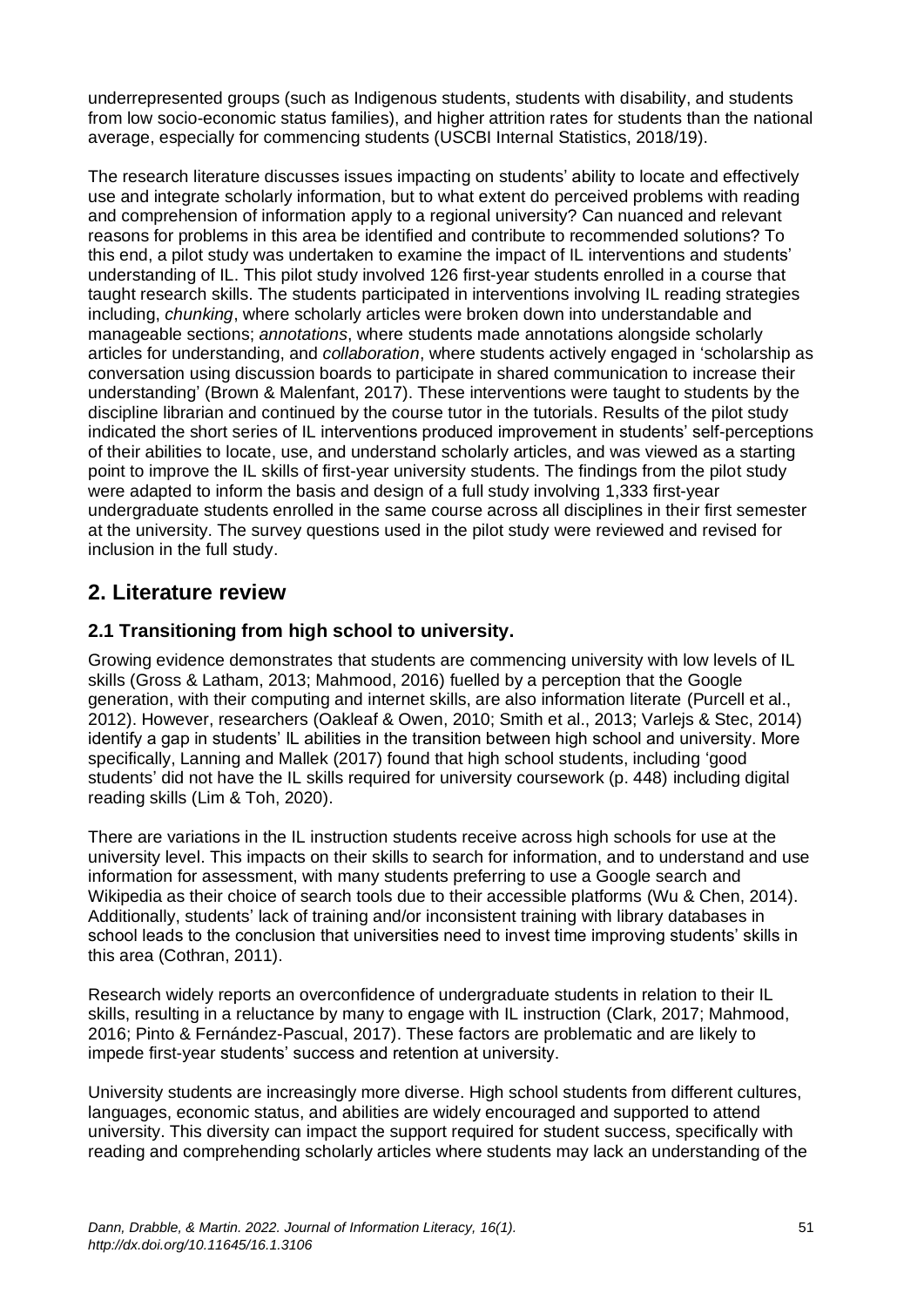purpose, value, structure, and language (Carlozzi, 2018; MacMillan & Rosenblatt, 2015; Rosenblatt, 2010). According to Dix et al. (2020) schools with qualified teacher librarians have improved student literacy outcomes. Librarian support can assist with students' ability to create new meaning and knowledge from the world around them.

#### **2.2 IL skills and impact on academic achievement.**

Higher education courses in Australia expect students to read, comprehend, and integrate academic texts into well-sourced and well-argued assessments, involving skills that include locating, evaluating and effectively using information. These skills are widely referred to as IL skills, and their impact on student academic outcomes is widely acknowledged (Brown & Malefant, 2017), with implications for student retention and success rates (Markless & Streatfield, 2006; Shao & Purpur, 2016; Soria, 2013). However, not surprisingly, a major study involving 45,000 students in the United States found that, 'information literacy activities are positively and significantly correlated with student engagement and students' perceived gains' (Fosnacht, 2017, p. 348). According to Smith et al. (2013), the high school curriculum (in a Canadian example) is insufficient in developing these IL skills. It is important, therefore, that IL skills are purposefully taught and practiced at university.

This is especially important in our increasingly digital societies where the learning environments utilise digital forms of reading. Lim and Toh (2020) have identified that even digital reading is becoming more popular and requires skill development with active participation in meaningmaking.

### **2.3 Reading and synthesis as an IL skill.**

MacMillan and Rosenblatt (2015) define reading as a fundamental aspect of IL skills, confirming many earlier studies reporting the expected university reading level is substantially higher than high school reading level. For example, Jolliffe and Harl (2008) quoted this pertinent comment of one student involved in their research:

… what is different is not the amount of reading, but the level and wording of the text. The college text jumps to a level of reading exponentially higher than high school texts, and this is what causes the struggles for the students (p. 609).

In their research, MacMillan and Rosenblatt (2015) noted students did not read assigned readings, claiming them to be boring, and students did not value the readings, or lacked reading confidence or comprehension skills to complete the tasks. These conclusions are supported by Rosenblatt (2010) and Carlozzi (2018), who argue that competent written synthesis exceeds the abilities of many first-year students and is likely due to their low reading and comprehension skills.

Further, this digital age has led to digital reading habits such as scanning and scrolling that do not promote focused, critical and deep reading for better comprehension of texts (Proaps & Bliss, 2014). Students should also be trained to avoid multitasking or task switching that impairs their comprehension (Cho et al., 2015). Higher Education Institutions, like schools, are also in a position to teach reading strategies to assist in developing reading skills and processing of ideas that improve reading comprehension.

### **2.4 Reading comprehension as a factor in IL development.**

University students have been found to frequently resist reading. Ryan (2006) identified that difficulty with reading comprehension contributes to reduced reading, especially when readers are confronted with substantial amounts of reading and unknown vocabulary. Other conclusions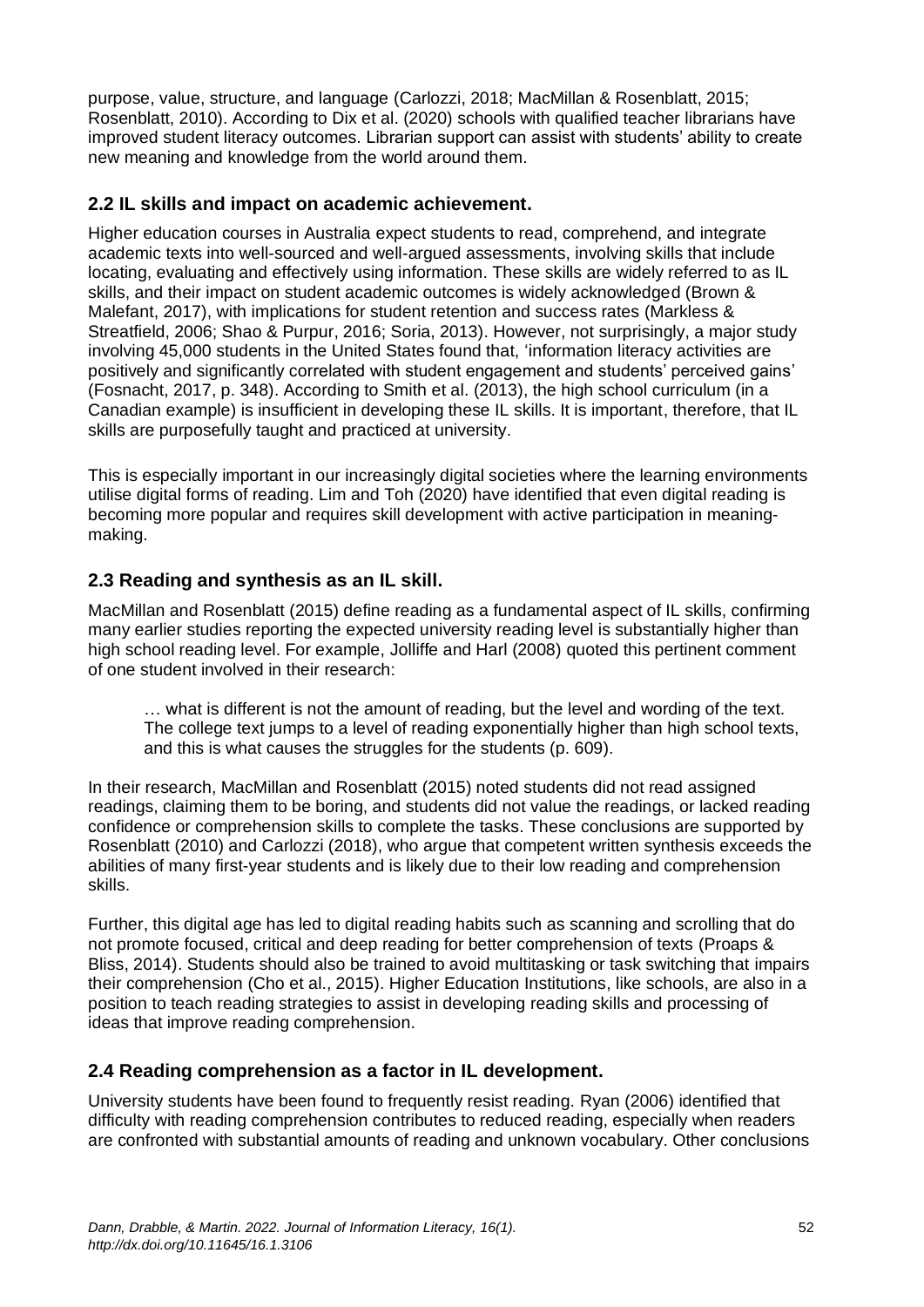regarding students' lack of reading are due to students underestimating the importance of the reading (Kerr & Frese, 2017; Sappington et al., 2002). In addition, Pecorari et al. (2012) found that students believed that textbook reading was optional, especially if they attended classes. These students preferred to read class notes over textbooks. It is unclear if the lack of reading is related to reading ability, however, it was clear that some students did not find reading to be important. Liu and Huang (2016) suggest the use of digital devices for reading among students has contributed to 'more selective reading, less in-depth reading and lower reading concentration' (p. 27).

To improve reading concerns, Doolittle et al. (2006) believed that explicit teaching of reading comprehension strategies in higher education would improve student success. Fisher et al. (2011) support this belief and suggest the need to include digital reading instruction. Doolittle et al. (2006) studied the impact of explicit teaching on students' ability to comprehend and complete assessment successfully. They noted explicit strategies were useful in developing students' skills, comprehension, and attitudes that develop sustainable practices for students' futures. These strategies included the following:

- comprehension strategy learned in context
- practice, practice, practice
- scaffolding with gradual release
- modelling with instructor think aloud
- teaching conditions for using the skills

Reading and comprehending in higher education can potentially influence student outcomes in all courses, and therefore, Doolittle et al. (2006) argued the need for students to be taught strategies for comprehension. Assigned readings from a range of sources is common in university courses, but the level of understanding demonstrated by students is disturbing (Doolittle, 2006). Studies suggest when instructors took the time to intentionally teach students how to read, analyse, and understand different texts, including digital texts (Baildon & Baildon, 2012), comprehension and application of the information improved significantly (Carlozzi, 2018; Manarin et al., 2015). Consequently, the increased use of digital texts at university provides impetus for digital reading instruction within courses rather than assuming students already have the necessary skills (Fisher et al., 2011).

# **3. Research questions**

An evaluation of relevant literature highlighted a significant research gap identifying the extent of reading and comprehension problems experienced by first-year university students and the perceived impact of these problems on student success. Following a pilot study, this full study with 1,333 first-year student participants investigated the students' interest in reading, and their ability to identify and use IL skills for assessment in their first semester course work. This research was guided by the following research questions:

- How do students enrolled in a first-year course perceive their ability to read and understand what they read?
- To what extent do first-year students feel confident to use and understand journal articles for scholarly research in assessment preparation?

# **4. Methodology**

This research project aimed to investigate first-year university students' ability to locate, read, and assimilate information from scholarly articles for assessment, and the impact of IL training intervention on their IL abilities. This full study utilised intentional teaching strategies by Doolittle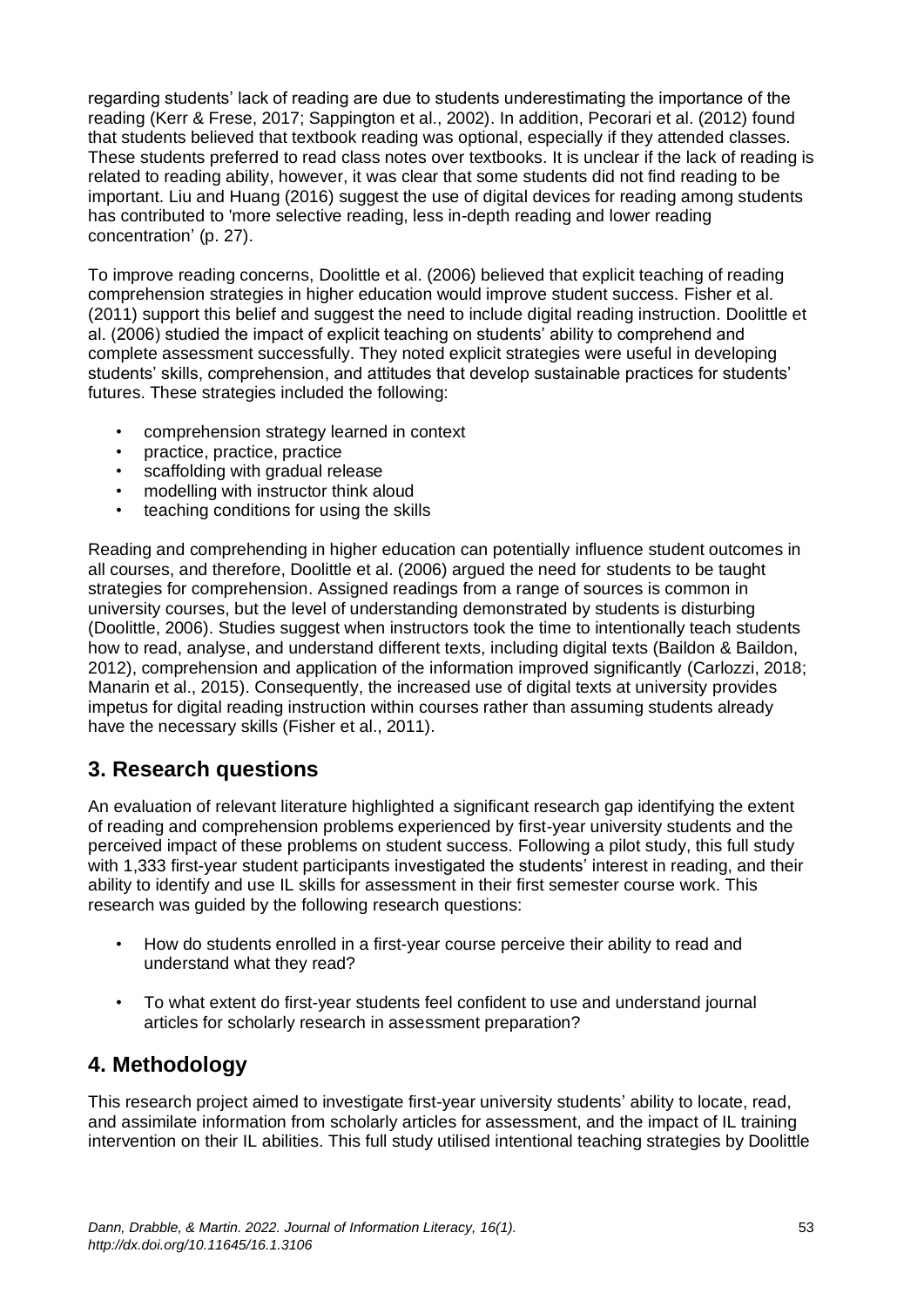et al. (2006) during IL tutorial activities as described in the last section of the literature review. This includes the use of metalanguage to identify features of text for a particular genre (Lim, 2018).

In semester 1, students were invited to voluntarily participate in the research, according to the conditions of ethics approval (A/17990). Students were informed about the nature of the study and 1,333 students consented to participate prior to the study. The consenting students completed the pre-survey (a response rate of 51.27%/ margin of error of 1.87% at the 95% confidence level) and participated in tutorial activities that included IL learning activities during the semester. Of these consenting participants, 449 students completed the post-survey at the end of the semester (a response rate of 17.27%/margin of error of 4.21% at the 95% confidence level). The far smaller post-survey responses have been attributed to the timing and independent access of the post-surveys. Course tutors confirmed that a lack of time at the end of the semester meant the post-survey had been left for students to complete independently using a link in the course Learning Management System (LMS), rather than being completed in class like the pre-survey.

#### **4.1 Theoretical context.**

This study was conceptually underpinned by both cognitive constructivism initiated by Piaget (2003) and social constructivism developed by Vygotsky (Hausfather, 1996) that provide opportunity for participants to create meaning-making through a shared experience and build upon their prior knowledge and prior experiences. These experiences often provide opportunity for students to construct meaning by building on their pre-existing personal knowledge as they work with others to interpret and develop subjective representations (Punch & Oancea, 2014; Robson & McCartan, 2016). For example, in tutorials students shared their annotations alongside journal articles and worked collaboratively to discuss the meaning around topics prior to and after reading an article. Representations such as graphic organisers were also created to develop students' deep understanding.

#### **4.2 Participants.**

The full study involved 1,333 participating students from a cohort of 2,600 students enrolled in a compulsory first-year, semester one course taught to all students across all disciplines and at all campuses in a regional Australian university. This course was designed to introduce first-year students to generic academic skills and to support their transition from school to university. At the time, this was the only course at the university where enrolled students engaged in tutorials with students across other disciplines. According to the conditions of the ethics approval, all students were involved in the interventions as this was now embedded in the course content for reasons of equity. However, students could opt out of completing the surveys. The pre- and post-surveys for the full study were developed from the analysis of the pilot surveys and from suggestions from a collaborative team of two librarians and eight tutors teaching in the first-year course.

Student participants in first semester of undergraduate study at this regional university included representation from all university disciplines, with the largest numbers from nursing, midwifery, and paramedicine (23%).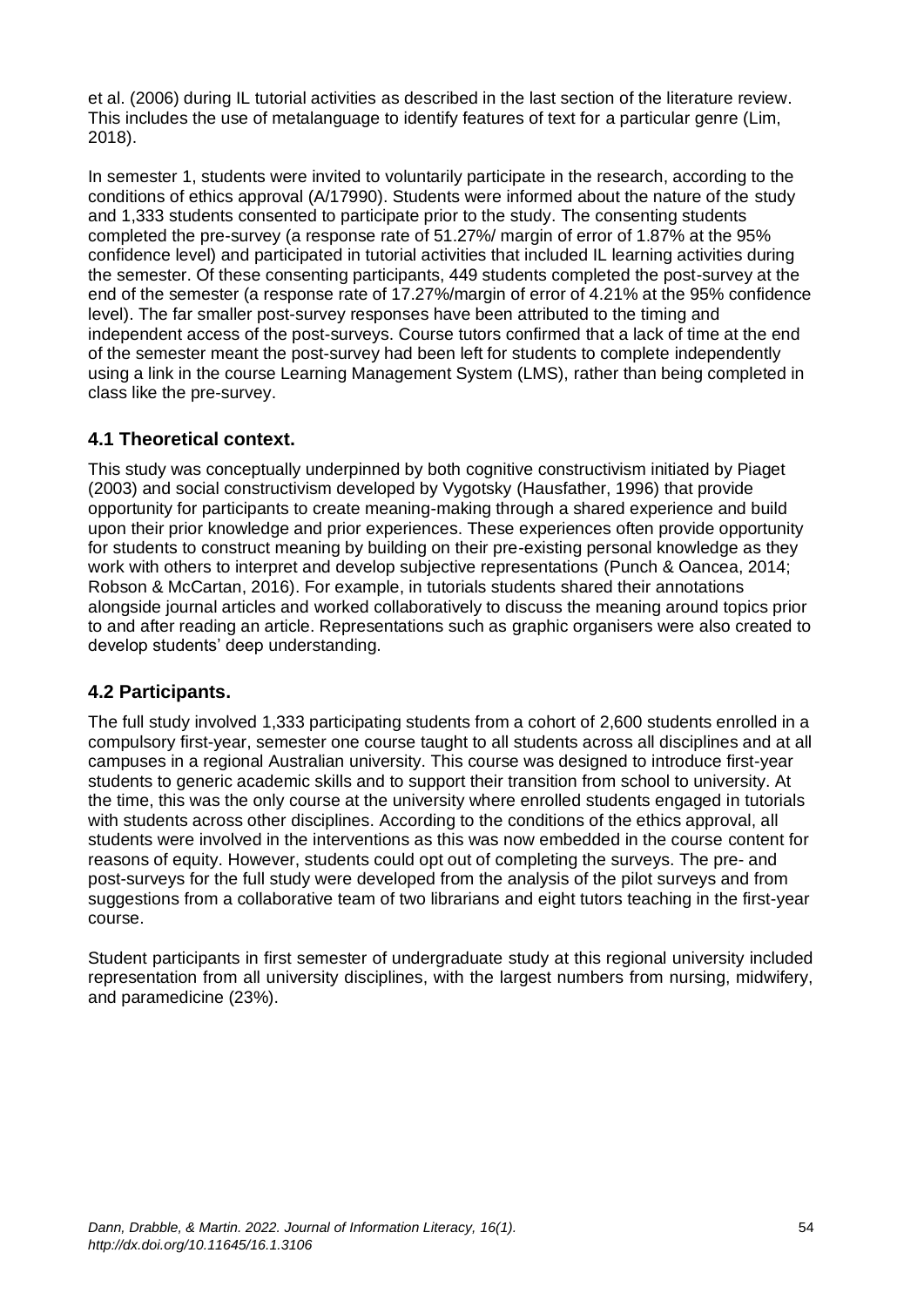**Table 1:** Programme enrolment of first-year participating students (N=1,333)

| <b>Programme</b>                           | <b>Percent of student</b><br>respondents | <b>Number of student</b><br>respondents |
|--------------------------------------------|------------------------------------------|-----------------------------------------|
| Nursing, midwifery and<br>paramedicine     | 23%                                      | 303                                     |
| <b>Business, IT, tourism and</b><br>events | 13%                                      | 179                                     |
| <b>Medical and health</b><br>services      | 12%                                      | 160                                     |
| <b>Psychology and social</b><br>sciences   | 10%                                      | 128                                     |
| <b>Education</b>                           | 9%                                       | 125                                     |
| Other programmes*                          | 33%                                      | 438                                     |

\* This includes six university programmes that recorded less than 9% of respondents in each programme

As a small regional Australian university, the demographic statistics for this first-year group of students indicated higher than Australian average of students who were first-in-family to attend university, with a high proportion of students who were working and studying, reflecting the above national average percentage of students from low SES families (USCBI Internal Statistics, 2018/19).

| <b>Students</b>                         | <b>Percent of student</b><br>respondents | <b>Number of student</b><br>respondents |
|-----------------------------------------|------------------------------------------|-----------------------------------------|
| Under 20 years old                      | 66%                                      | 882                                     |
| <b>Female</b>                           | 71%                                      | 950                                     |
| First in family to attend<br>university | 41%                                      | 546                                     |
| Working at least part time              | 85%                                      | 1125                                    |
| Acknowledged the influence of<br>high   | 53%                                      | 701                                     |
| school library resources*               |                                          |                                         |

**Table 2:** Demographics for Research Respondents (N=1333)

\* High school library resources included learning experiences with teacher librarians, access to digital texts, using library data bases, catalogues, and library guides.

#### **4.3 Course activities/ IL intervention.**

The researchers were involved in the design of the full study and were not involved with teaching the students, to reduce researcher bias, and to maintain the integrity of the course. However, the researchers and the tutors worked collaboratively on the surveys and the IL intervention activities. This allowed for consistency in the delivery of the IL interventions without hampering the teaching approaches and creativity of individual tutors. For continuity across multiple tutorials, and with an aim to improve reliability, weekly topics were planned by the team. Each week's topic was discussed, and ideas presented to further enhance the development of IL skills with a focus on locating appropriate scholarly articles, understanding the structure of journal articles, reading, and being able to integrate and synthesise these articles with other information.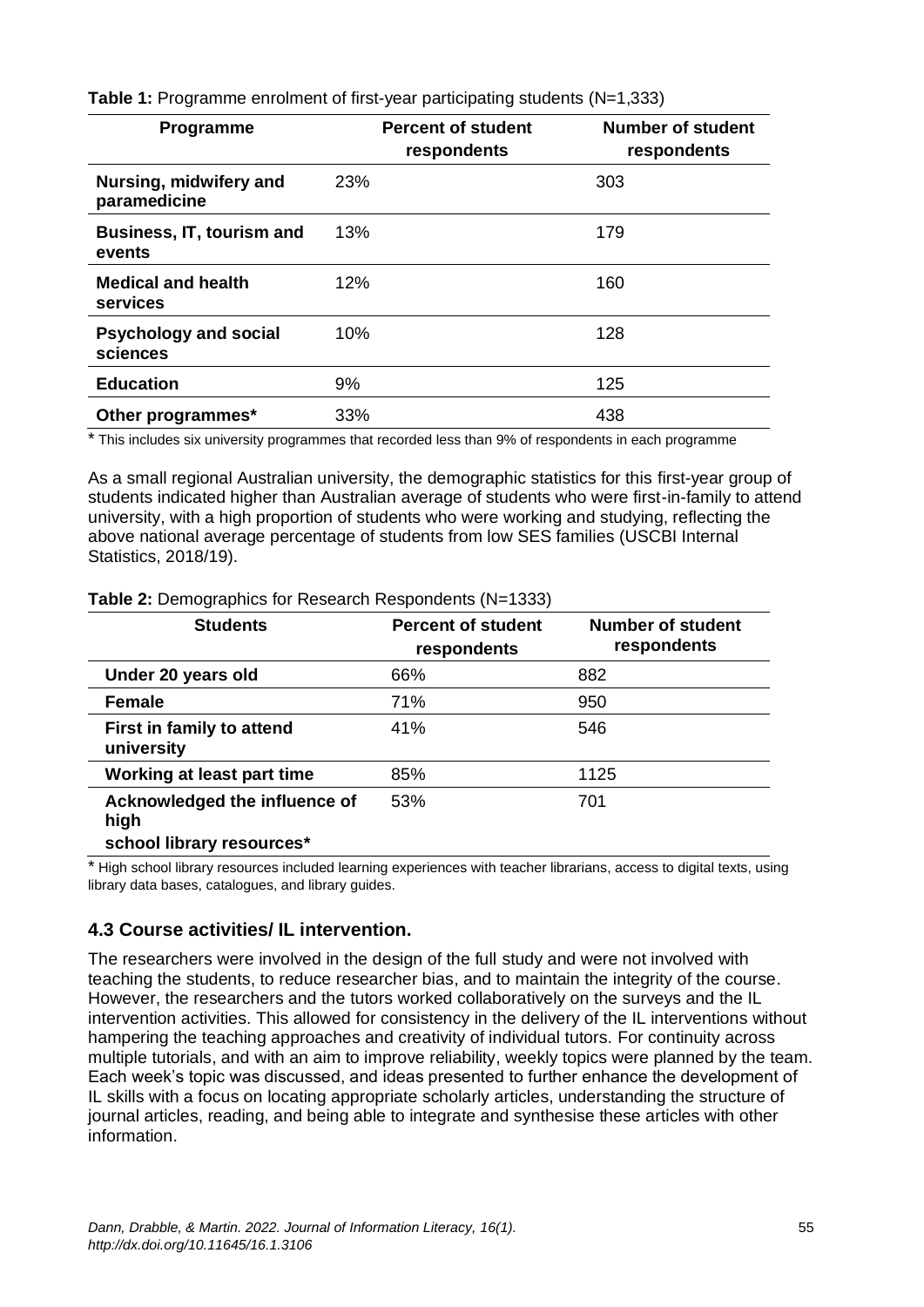During the semester, tutorial activities were undertaken by all students, and included the following content:

- analysing a task description for key words to inform reading for purpose
- locating a known scholarly article and exploring an instructional Library Guide
- developing strategies for reading and understanding scholarly articles
- developing techniques for paraphrasing selecting and using information
- developing a research strategy analyse; brainstorm; search
- extrapolating information from a scholarly article
- identifying reputable sources of information

The weekly tutorials aimed to develop IL skills through specific activities targeting searching strategies, selecting appropriate scholarly articles, how to read, understand and integrate scholarly information for assessment.

### **5. Data collection**

The research design in the full study utilised a 'survey method' with a questionnaire containing closed and open-ended questions that yielded a mix of quantitative and qualitative data. The surveys were provided to 1,333 consenting students, pre- and post- IL interventions during the semester. The pre-surveys were available to students during week one tutorials. Surveys were provided to students through an online link on the university LMS. The post-surveys were similarly provided online to students via the LMS to be administered during the final week of the semester that targeted the themes of 'read and understand', 'locating and comprehending academic information', and 'student perceptions of their ability to undertake scholarly research'. Three main sections in the survey covered the following topics:

- 1. Reading preferences, including self-perception of ease and comprehension when reading
- 2. Finding and using academic/scholarly information, and
- 3. Ability and confidence when searching the Internet and library databases

Each section included Likert scale responses (strongly disagree to strongly agree) followed by an open question allowing students an opportunity to explain their responses.

#### **5.1 Reliability and validity.**

The survey instrument was developed on questions taken from a Library and Information Science (LIS) research text that included tried and tested instruments, 'that had been deemed valid and reliable, and were therefore standardised' (Catalano, 2016, p. xi). Face validity was established by the researchers following expert advice (Mahmood, 2017), with several questions initially in the pilot survey either deleted or revised as they were considered not necessary or had produced inconsistent data.

Reliability in the pre-and post-surveys was established as acceptable using Cronbach's alpha testing (Cronbach's alpha = .75) for the themed groups of quantitative questions in 2019. All closed question responses required Likert scale options of Strongly Agree/ Agree/ Neutral/ Disagree/ Strongly Disagree. Cronbach's alpha is a measure of internal consistency, that is, how closely related a set of items are as a group. This reliability is a way to gauge how well a survey is measuring what is meant to be measured, and in social science research, a reliability coefficient of .70 or higher is considered acceptable. The open-ended questions provided students with opportunities to provide individual responses in the pre -and post surveys.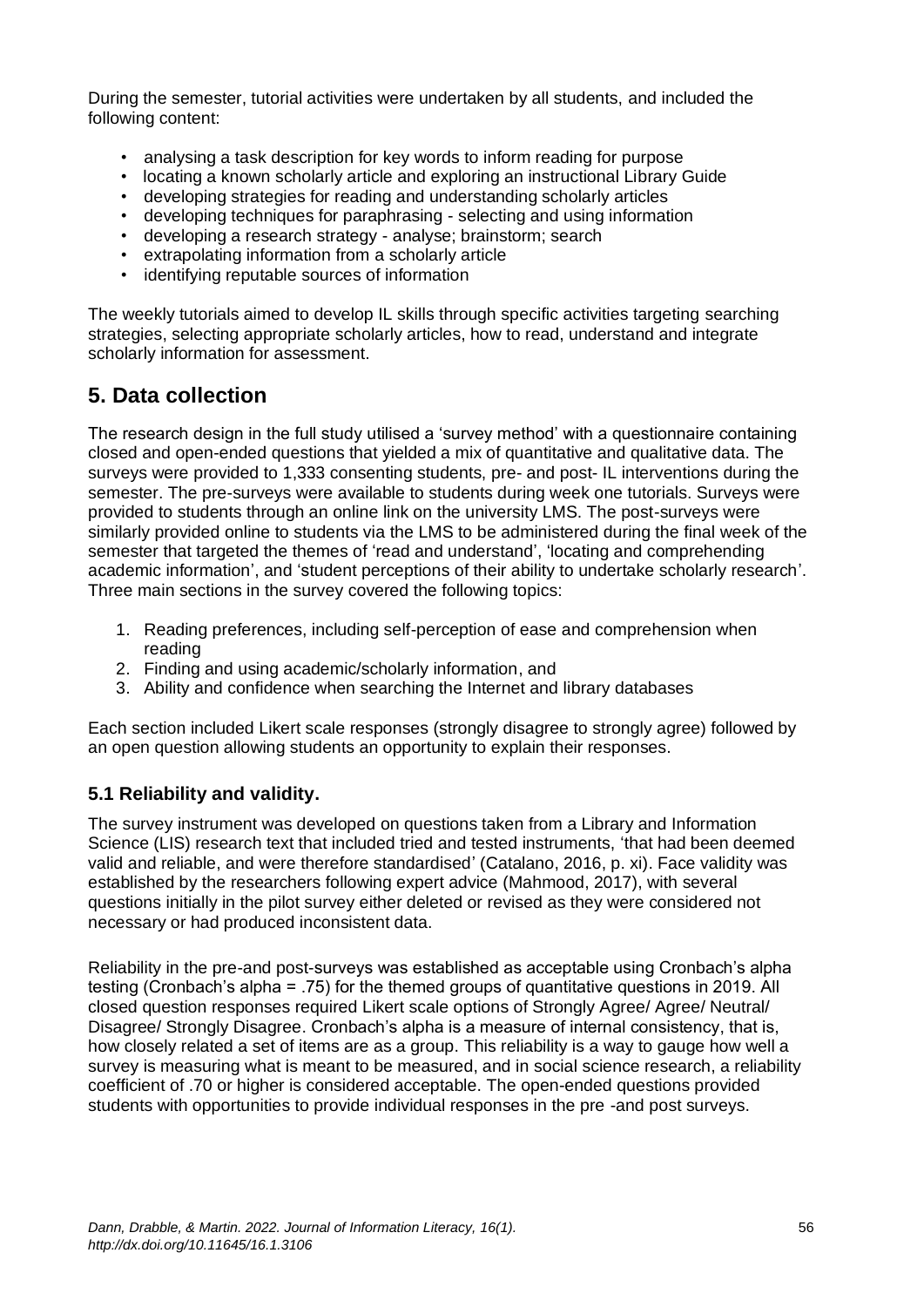# **6. Data analysis**

IBM SPSS Statistics was used to quantify descriptive and comparative data, and NVivo Qualitative Data Analysis Software was used to elicit themes in the extensive qualitative responses received. The qualitative analysis consisted of examining broad themes that were gradually narrowed into specific codes.

### **6.1 Coding**

The coding used in the full study is referred to as framework analysis or concept-driven coding, rather than data-driven coding (Gibbs, 2007, pp. 44–45), and are deductive approaches that ensure structure from the start, but leave the data open to movement towards inductive coding with broad codes based on the pilot results. As the data was reviewed, inductive coding was applied. This inductive form of coding revealed several very precise and narrow codes that captured the complexity and diversity of the data (Thornberg & Charmaz, 2014) gathered from the open-ended questions.

A secondary cycle of coding and analysis was undertaken with colleagues to review, synthesise and summarise the coded qualitative data, referred to as, 'pattern coding', or 'sequential analysis' (Miles & Huberman, 1994). As Miles and Huberman (1994) point out, 'just naming or classifying what is out there is usually not enough. We need to understand the patterns, the recurrences, the plausible why' (p. 69). Therefore, the coding process has involved several stages of more refined analysis, as Gibbs (2007) discusses, to 'look for patterns and relationships in your data. Look for differences and similarities across different cases… and use attributes/variables and tables to investigate them' (p. 145).

The qualitative analysis consisted of examining broad themes that were gradually narrowed into specific codes. This approach used an initial deductive coding process based on the pilot study, leading to an inductive coding process for the full study. NVivo software was used to assist in the process, because of the considerable number of qualitative student comments, and the need to develop categorisation with specific codes. The students' comments were first grouped with the main theme of the questions in the surveys. For example, questions relating to students' ability to locate appropriate journals were grouped together. These broad groups formed the initial structure or framework of the deductive approach to coding. The next round allowed the researchers to identify other themes and to further separate comments into more specific codes including contradictory codes. Further narrowing of coding was undertaken as each broad theme was reconsidered and recoded. As the coding narrowed, the researchers intentionally remained alert and attuned to the data to maintain sensitivity and nuances in the data.

Below is an example of the Coding Structure used:

| <b>Negative response</b> | <b>Neutral response</b> | <b>Positive response</b> |
|--------------------------|-------------------------|--------------------------|
| difficult to comprehend  | About the same          | Assist assignments       |
| locating information     | Already knew this       | Finding value in texts   |
| too much reading         |                         | Interest improved        |
| prior knowledge          |                         | more confidence          |
|                          |                         | more familiar            |
|                          |                         | motivation improved      |

#### **Table 3:** Code Theme: Read and Understand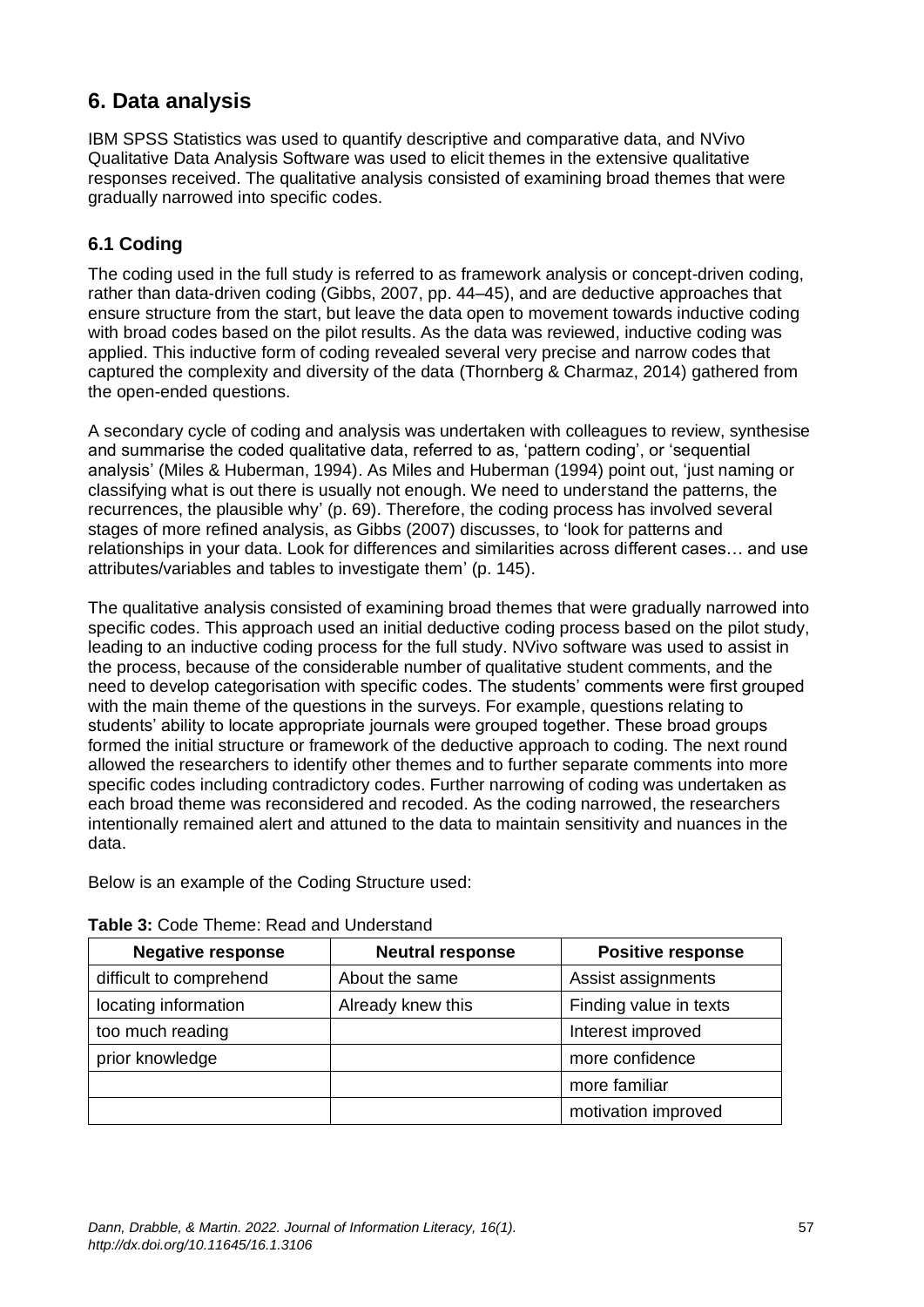# **7. Results**

The results were initially analysed using the themes of (1) Read and understand, (2) Location and comprehension of academic information, and (3) Student self-perception of competence to undertake scholarly research. A summary of these results follows, including a breakdown of comparative data by demographic factors such as first-in-family, working while studying, or whether students acknowledged access to their school library resources, including learning experiences with the teacher librarian, such as accessing and learning how to use digital texts, using library data bases, catalogues, and library guides.

### **7.1 Read and understand**

Pre- and post-survey questions on the broad theme of Read and understand included the following questions:

- I enjoy reading
- reading is easy for me
- comprehension is easy for me

Paired-sample t-tests were used to compare the pre- and post-survey responses, for the theme of Read and understand. Paired samples t-tests (or dependent-means t-tests**)** calculate the difference within each before-and-after pair of measurements, determines the mean of these changes, and reports whether this mean of the differences is statistically significant. It is used when there are two experimental conditions, and the same participants took part in both conditions of the experiment.

For the theme of Read and understand, students reported statistically significant improvements for the questions 'I enjoy reading' and 'Comprehension is easy for me', but not for the question 'Reading is easy for me' (as detailed in Table 4 below). While there was an increased agreement to all three questions by the end of the semester, at most, 65% of students reported enjoying reading, 75% of students found reading easy, and 69% of students found comprehension easy.

| <b>Read and Understand Survey Results</b> |      |                   |             |       |                |            |                                                                             |
|-------------------------------------------|------|-------------------|-------------|-------|----------------|------------|-----------------------------------------------------------------------------|
|                                           |      | <b>Pre-survey</b> | Post-survey |       |                |            |                                                                             |
| <b>Survey</b><br>statement                | mean | sd                | mean        | sd    | т<br>value     | P<br>value | explanation                                                                 |
| I enjoy Reading                           | 2.42 | .991              | 2.24        | 1.087 | $T(447)=2.553$ | .011       | An increase in<br>reading<br>enjoyment<br>indicated.                        |
| Reading is easy<br>for me                 | 2.16 | .883              | 2.04        | .978  | $T(441)=1.874$ | .062       | No increase in<br>the perceived<br>ease of reading<br>by students.          |
| Comprehension<br>is easy for me           | 2.36 | .883              | 2.24        | .920  | $T(437)=2.066$ | .039       | An increase in<br>the perceived<br>ease of<br>comprehension<br>by students. |

| Table 4: Paired-sample t-tests for the theme questions on 'Read and understand' |
|---------------------------------------------------------------------------------|
|---------------------------------------------------------------------------------|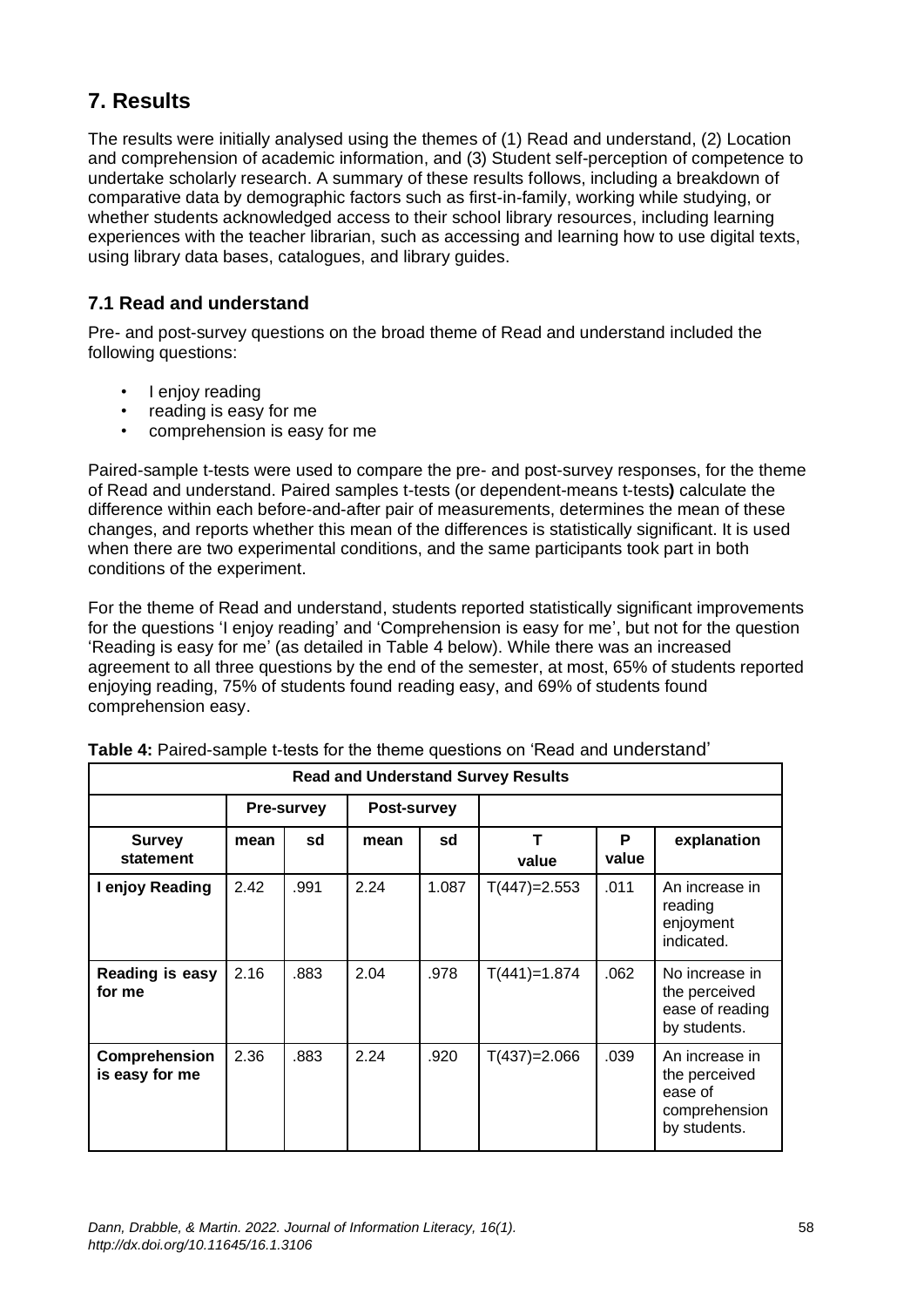The post-survey responses demonstrate significant changes in students' perception of their ability to read and understand scholarly articles, after their first experiences with university coursework. Students became more aware of the amount of reading and the level of reading comprehension required, and their lack of understanding of scholarly articles and databases. This is evident in comments such as:

Comprehension

- *by learning many new terms and key words I have noticed an improvement in my comprehension*
- *my ability to read for academic purposes has increased through new knowledge of how to look at certain parts of a text to gain insight into what it contains.*

Understanding scholarly articles/databases

- *yes, I think it has improved as I know how they (the articles) read. Although some (articles) find nearly impossible to comprehend if it's too academic*
- *It has been a challenge.*

As a snapshot of students' self-perceptions when they entered tertiary studies, the influence of demographic factors on perceptions of reading produced interesting results. A chi-square test of independence was performed to examine the relation between students reporting they were first-in-family to attend university and the variables related to reading (Table 5 below). The relationship between these variables was significant for 'Comprehension is easy for me' in the pre-test only, with students who were not first-in-family reporting comprehension was easier for them. The variables, 'I enjoy reading' and 'Reading is easy for me' revealed no significant difference for students who were or were not first-in-family (p=>.05).

| <b>Survey Statement in pre-</b><br>and post-survey | Chi-square test of independence applied to the variable of<br>whether students were first-in-family to attend university |                                         |  |
|----------------------------------------------------|--------------------------------------------------------------------------------------------------------------------------|-----------------------------------------|--|
|                                                    | <b>Pre-survey</b>                                                                                                        | Post-survey                             |  |
| I enjoy reading                                    | $X^2$ (8, N = 1327) = 2.103, p =<br>717                                                                                  | $X^2$ (4, N = 445) = 4.601, p =<br>.331 |  |
| Reading is easy for me                             | $X^2$ (8, N = 1325) = 4.516, p =<br>-341                                                                                 | $X^2$ (4, N = 439) = 3.210, p =<br>.523 |  |
| Comprehension is easy for<br>me                    | $X^2$ (8, N = 1311) = 16.032, p =<br>.003                                                                                | $X^2$ (4, N = 440) =8.230, p =<br>.084  |  |

**Table 5:** Students' response to questions on the theme of Read and understand and the variable of first-in-family

A chi-square test of independence examining the relationship between students who were employed during their university studies and the variables related to Read and understand also produced mixed results (Table 6 below). The relationship between these variables was significant for, 'I enjoy reading' in the pre- survey only, with students in employment reporting a higher level of reading enjoyment. The variables, 'Reading is easy for me' and 'Comprehension is easy for me' revealed no significant difference for students who were or were not in employment.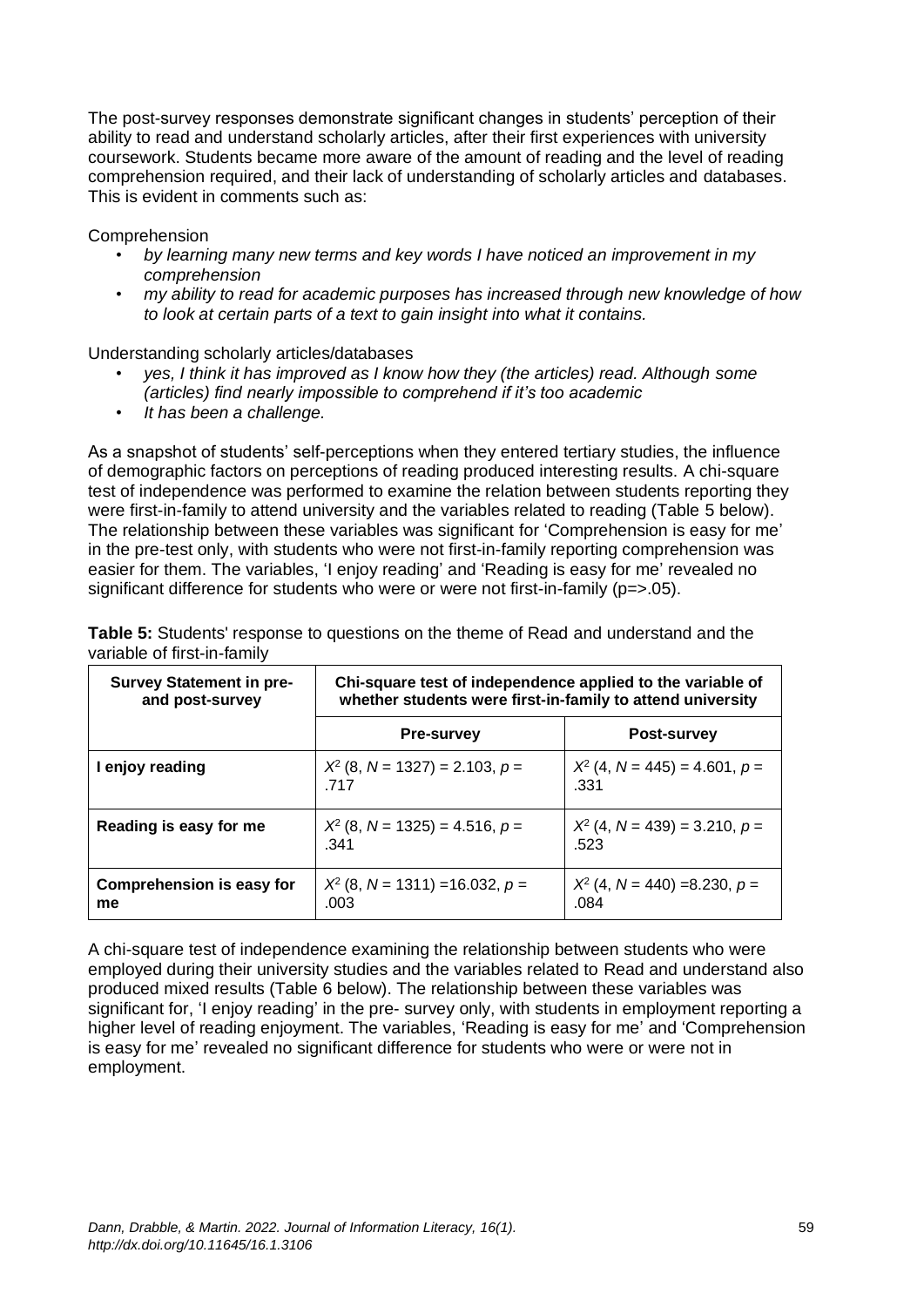**Table 6:** Students' response to questions on the theme of 'Read and understand' and employed students during enrolment at university

| <b>Survey Statement in pre-</b><br>and post-survey | Chi-square test of independence applied to the variable of<br>whether students were employed during university studies |                                         |  |
|----------------------------------------------------|------------------------------------------------------------------------------------------------------------------------|-----------------------------------------|--|
|                                                    | <b>Pre-survey</b>                                                                                                      | Post-survey                             |  |
| I enjoy reading                                    | $X^2$ (8, N = 1330) = 20.593, p =<br>.008                                                                              | $X^2$ (4, N = 449) = 1.747, p =<br>.782 |  |
| Reading is easy for me                             | $X^2$ (8, N = 1328) = 29.427, p =<br>.308                                                                              | $X^2$ (4, N = 443) = .814, p =<br>.937  |  |
| Comprehension is easy for<br>me                    | $X^2$ (8, N = 1314) = 7.675, p =<br>.466                                                                               | $X^2$ (4, N = 444) = 2.774, p =<br>.596 |  |

The demographic variable for access of school library resources including working with the teacher librarian, access to digital texts, learning how to use digital texts, using library data bases, catalogues and library guides was the only variable revealing significant differences in chi-square tests of independence in both the pre-and the post-tests when compared to the variables of reading (Table 7 below). In this context, the use of school resources broadly refers to support and learning experiences to assist with research in coursework. However, this was not explicit in the scaled statement.

The relationship between the variables of, 'I enjoy reading', 'Reading is easy for me' and 'Comprehension is easy for me' were all significant in the pre-survey, with prior experiences in school libraries increasing students' perceived enjoyment and competence as they transitioned from school. At the end of the semester the variable 'I enjoy reading' maintained a significant difference in a chi-square test of independence, while the variables 'Reading is easy for me' and 'Comprehension is easy for me' were not significantly different.

**Table 7:** Students' response to questions on the theme of 'Read and understand' and whether students reported access to school library resources

| <b>Survey Statement in pre-</b><br>and post-survey | Chi-square test of independence applied to the variable of<br>whether students reported access of school library<br>resources |                                          |  |
|----------------------------------------------------|-------------------------------------------------------------------------------------------------------------------------------|------------------------------------------|--|
|                                                    | <b>Pre-survey</b>                                                                                                             | <b>Post-survey</b>                       |  |
| I enjoy reading                                    | $X^2$ (8, N = 1331) = 20.900, p =<br>-007                                                                                     | $X^2$ (8, N = 449) = 18.376, p =<br>.019 |  |
| Reading is easy for me                             | $X^2$ (8, N = 1329) = 29.456, p =<br>.001                                                                                     | $X^2$ (8, N = 443) = 7.361, p =<br>.498  |  |
| Comprehension is easy for<br>me                    | $X^2$ (8, N = 1315) = 18.064, p =<br>.N21                                                                                     | $X^2$ (8, N = 444) = 10.510, p =<br>.231 |  |

In Australia, schools determine areas of student learning and student outcomes to invest their funding. There has been a general focus on funding to accommodate the shift from paperbased learning materials to digital materials and providing staff and students with digital access and reading strategies for digital reading. However, it is understood that library support and training for research is inconsistent across schools. With this in mind, we acknowledge some students confirmed previous school library experience as reasons for increased confidence and knowledge with comments like: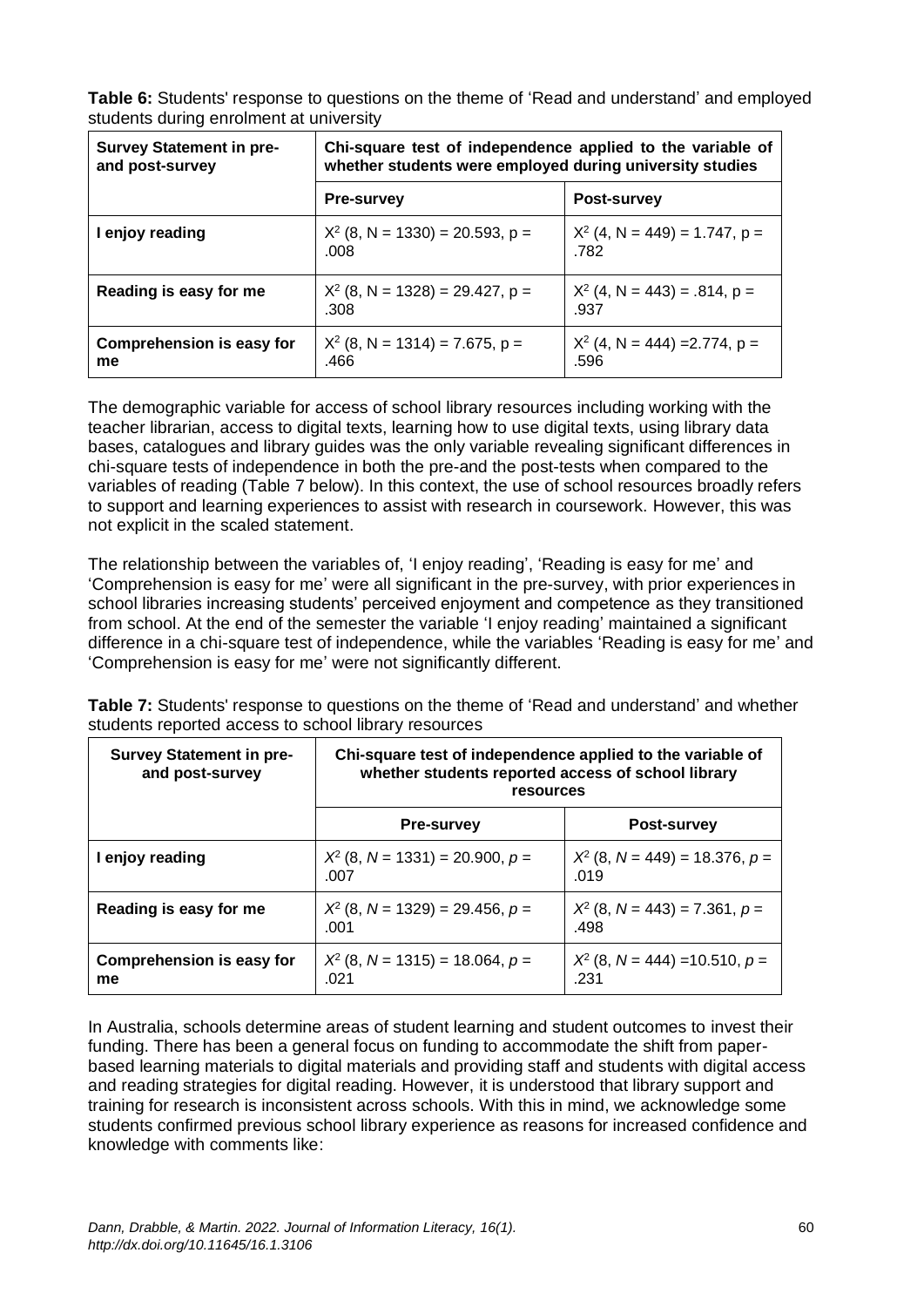- *I already had the knowledge of how to search*
- *I feel as if it's the same as high school*

In addition, students commented on the university library and course instruction as beneficial to their learning, as demonstrated by these comments:

- *the drop-in sessions in the library, as well as the workshops have assisted me greatly*
- *learning to use the uni (university) library has become easier, and I feel as though I've improved in searching for tasks*
- *once taught how to use the data base, I have got the hang of it, still could do a lot of learning for improvement, perhaps having after-hours drop-in sessions for those who work full time*

#### **7.2 Location, comprehension, and integration of academic information.**

Pre- and post-survey questions on the theme of 'location, comprehension and integration of academic information' included the following scaled statements:

- *I am confident in my ability to find and use academic information, such as suitable journal articles, for assignments.*
- *when using academic/scholarly articles I find the information easy to read and understand.*
- *when using academic/scholarly articles I can integrate new ideas with my own or other ideas easily*

Pre- and post-survey questions on the theme of, 'Location and comprehension of academic information' reveal improvements over the semester (Table 8 below). There were reported increases in the pre-and post-text surveys for confidence in ability to find and use academic information, in finding and using academic/scholarly journal articles, finding the academic/scholarly information easy to read and understand, easily noting the main arguments in academic/scholarly articles, and students being able to integrate new ideas from academic/scholarly articles using their own or other ideas.

| <b>Survey statement</b>                                                                    | <b>Pre-Survey</b> | <b>Post-Survey</b> |
|--------------------------------------------------------------------------------------------|-------------------|--------------------|
| Ability to find and use academic<br>information                                            | 57%               | 78%                |
| Finding and using academic/scholarly<br>journal articles                                   | 57%               | 80%                |
| Finding academic/scholarly information<br>easy to read and understand                      | 44%               | 55%                |
| Ability to note the main arguments in<br>academic/scholarly articles                       | 56%               | 69%                |
| Able to integrate new ideas from<br>academic/scholarly articles with own or<br>other ideas | 48%               | 60%                |

**Table 8:** Pre- and post-survey questions on the theme of 'Location and comprehension of academic information' reveal improvements over the semester.

Paired sample t-tests were used to compare the pre-and post-survey responses from student surveys, with statistically significant improvements recorded for all questions on this theme, an indication of an effective IL intervention over the course of the semester. However, there is a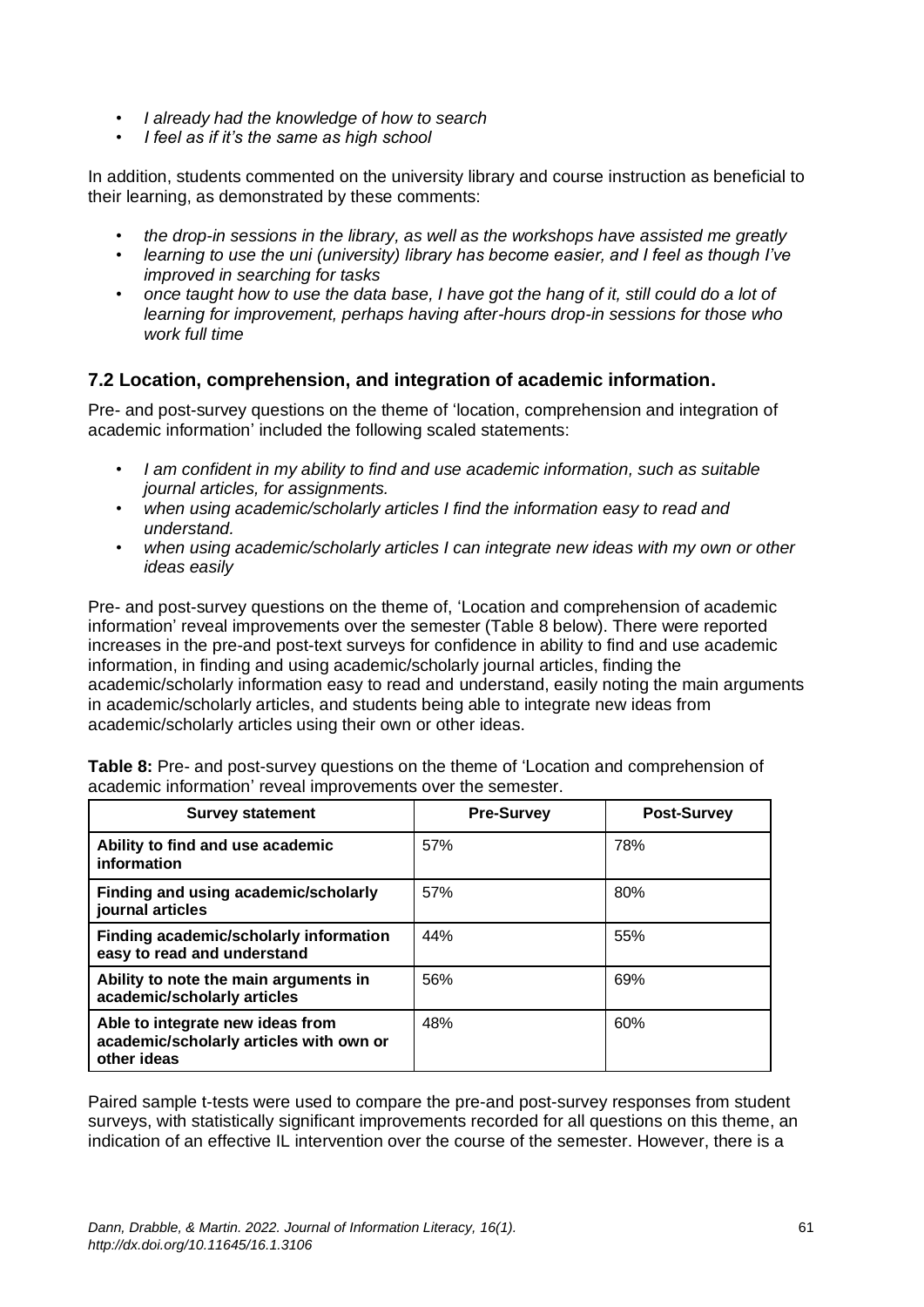substantial percentage of students who, at the end of the semester, reported that they either disagreed or strongly disagreed with these statements, as detailed in Table 9.

**Table 9:** students' confidence in their ability to locate, comprehend and integrate academic information

| <b>Survey Statement - Post-survey</b><br>(Likert scale responses ranging from Strongly Agree to Strongly<br>Disagree)     | Percentage of<br>students who<br>disagreed or strongly<br>disagreed with the<br>statement |
|---------------------------------------------------------------------------------------------------------------------------|-------------------------------------------------------------------------------------------|
| I am confident in my ability to find and use academic<br>information, such as suitable journal articles, for assignments. | 7.8%                                                                                      |
| I have had experience in finding and using academic/scholarly<br>journal articles.                                        | 9.8%                                                                                      |
| When using academic/scholarly articles I find the information<br>easy to read and understand.                             | 18.1%                                                                                     |
| When using academic/scholarly articles I can note the main<br>arguments and ideas easily                                  | 10.2%                                                                                     |
| When using academic/scholarlyarticles I can integrate new<br>ideas with my own or other ideas easily                      | 14.4%                                                                                     |

Applying a chi-square test of independence to several of the demographic variables on this theme reinforced these conclusions. In the pre-test results for these questions, chi-square tests of independence that examined any relationship between this group of questions and whether students were first-in-family or were working while studying were not significant. In contrast, when a chi-square test of independence was applied to the variable of students who acknowledged their use and access of school library resources, the result was very different. In all five questions in the survey pre-test (as detailed in Table 10) there was a significant difference in the self-perceived confidence and ability of students to find, read and integrate academic information with other ideas, with prior experiences at school and school libraries increasing students' perceived competence.

By the end of the semester the post-test revealed that there was no significant difference in any of these variables.

| <b>TWINTY TWI DIMMOTICS OF THE STATE COMPTITE IS TO DUCKLY CATEGORY COMPTIBILITY OF THIS IS AN ALGEBRA I</b><br>accessed their school library resources – pre- and post-surveys |                                                            |  |  |
|---------------------------------------------------------------------------------------------------------------------------------------------------------------------------------|------------------------------------------------------------|--|--|
| <b>Survey Statement in pre-</b>                                                                                                                                                 | Chi-square test of independence applied to the variable of |  |  |
| and post-survey                                                                                                                                                                 | whether students acknowledged access of school library     |  |  |

**Table 10:** Students' confidence in their ability to locate and comprehend articles when they

| <b>Survey Statement in pre-</b><br>and post-survey                                                                                 | Chi-square test of independence applied to the variable of<br>whether students acknowledged access of school library<br>resources |                                          |  |
|------------------------------------------------------------------------------------------------------------------------------------|-----------------------------------------------------------------------------------------------------------------------------------|------------------------------------------|--|
|                                                                                                                                    | <b>Pre-Survey</b>                                                                                                                 | <b>Post-Survey</b>                       |  |
| I am confident in my ability<br>to find and use academic<br>information, such as<br>suitable journal articles, for<br>assignments. | $X^2$ (8, N = 1327) = 40.39, p =<br>.000                                                                                          | $X^2$ (8, N = 445) = 12.279, p =<br>.139 |  |
| I have had experience in<br>finding and using<br>academic/scholarly journal<br>articles.                                           | $X^2$ (8, N = 1326) = 52.15, p =<br>.000                                                                                          | $X^2$ (8, N = 445) = 13.209, p =<br>.105 |  |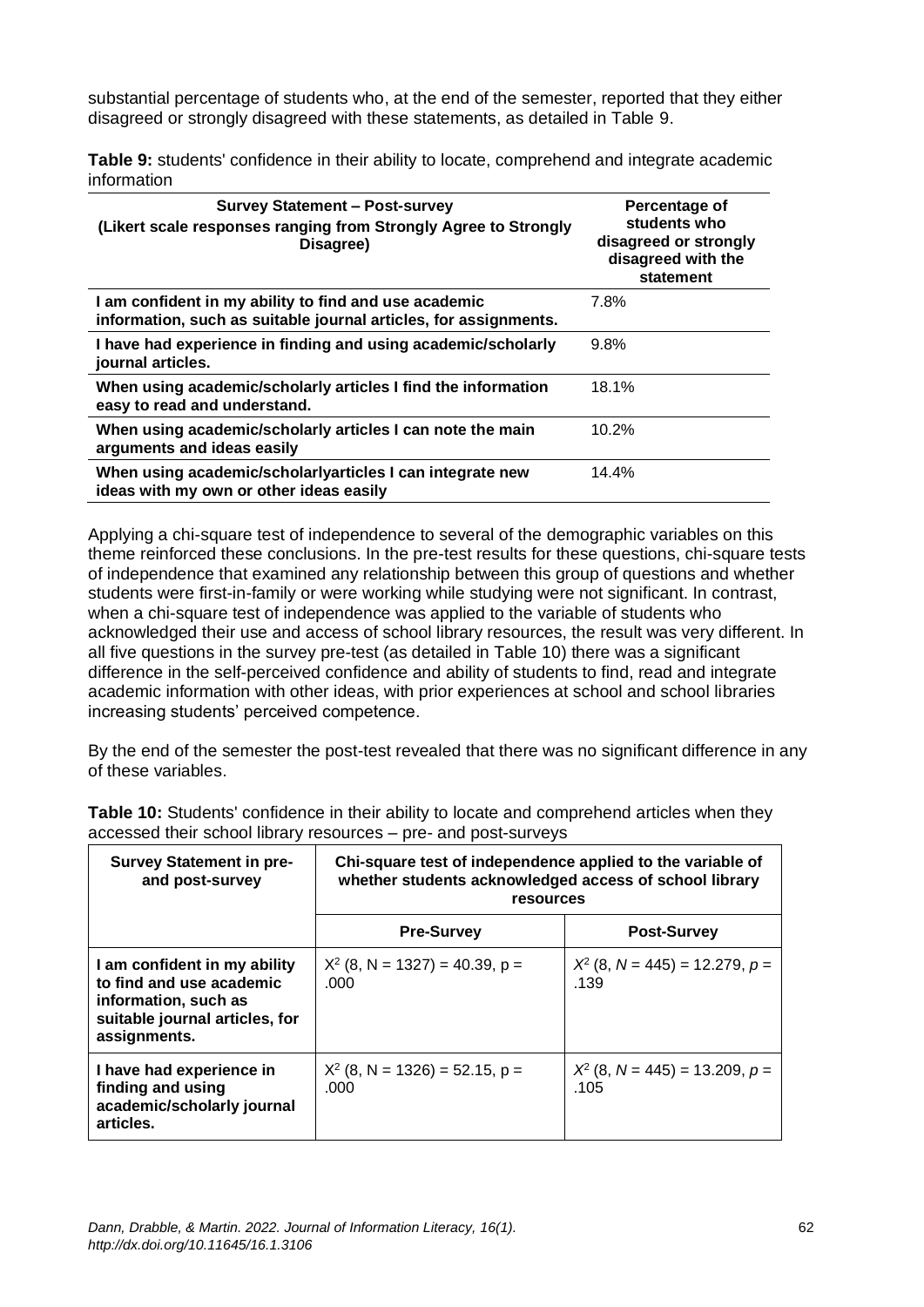| When using<br>academic/scholarly articles I<br>find the information easy to<br>read and understand.            | $X^2$ (8, N = 1322) = 67.00, p =<br>.000 | $X^2$ (8, N = 442) = 10.012, p =<br>.264 |
|----------------------------------------------------------------------------------------------------------------|------------------------------------------|------------------------------------------|
| When using<br>academic/scholarly articles I<br>can note the main<br>arguments and ideas easily.                | $X^2$ (8, N = 1317) = 65.72, p =<br>.000 | $X^2$ (8, N = 441) = 6.740, p =<br>.565  |
| When using<br>academic/scholarlyarticles I<br>can integrate new ideas with<br>my own or other ideas<br>easily. | $X^2$ (8, N = 1310) = 46.12, p =<br>.000 | $X^2$ (8, N = 444) = 8.218, p =<br>.412  |

By the end of the semester, the perceptions of many students were moving towards the realisation that their initial knowledge was perhaps not enough for them to successfully complete their university-level assessments. Qualitative comments support the acknowledgement that students' knowledge of academic scholarly and data base searching was initially and somewhat still lacking:

- *my ability to use and understand information is improving but could still improve more. I think I have become better at finding and quickly summarising academic articles*
- *there has been a slight increase in this skill but will need to keep working on it to build the confidence around it*
- *I do what I can. I manage to finish things, but they could definitely be better. I struggle to find relevant sources and be able to access them*
- *I now know I knew nothing when I started*

Students' comments also referred to IL skills being learned while in the course, supporting the earlier conclusion that the IL intervention applied during the semester was effective:

- *I was able to practice pulling apart articles for the information I needed*
- *my ability to understand the information presented in sources has improved this semester through workshops and exposure*
- *I have learned how to paraphrase information from texts to ensure that it is in my own words, but also keeps the original message of its source. This has helped me to use and cite information from texts while avoiding accidental plagiarism due to using similar words or sentence structures*
- *it [knowledge] has increased but could use some improvement*

### **8. Discussion**

This study examined first-year university students' perceived ability to read and understand, to independently search for scholarly articles, and to confidently understand and use scholarly articles before and after IL interventions in a first-year course. As part of the study in semester 1, 46% of students enrolled in a general compulsory course across all undergraduate programmes consented to participate in pre- and post-surveys involving standardised IL interventions integrated into the course content.

The researchers were not involved as tutors in this first-year course, as there was already an established team of tutors teaching the course. This limited the researchers' capacity to observe or have input into the way the individual tutors presented the IL intervention. Variations in tutors' teaching of the IL intervention could be considered a limitation in this study. However, regular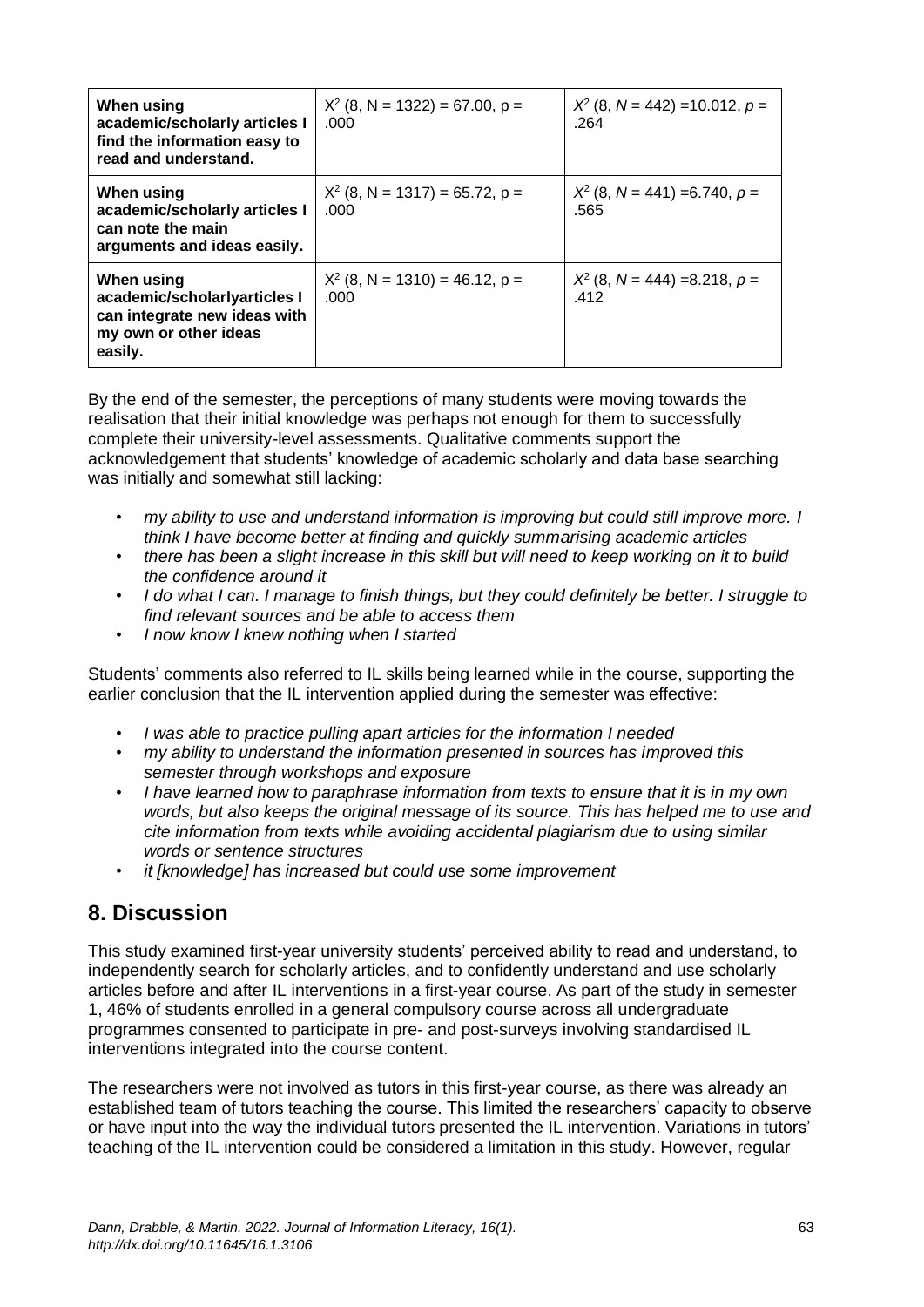feedback opportunities between the researchers and tutors were scheduled throughout the semester, with the content and outcomes for each tutorial clearly identified in collaboration with the experienced tutors. The broad wording used in the survey in Read and Understand may also be a limitation to the survey design, because students were not specifically asked if they found reading scholarly articles as easy or enjoyable. In addition, students may have had types of reading in mind when answering the survey questions. The opportunity for focus group interviews for students to elaborate and gather additional data was not possible, because of the scheduling issues. However, the researchers identified the usefulness of including focus group interviews to allow students to elaborate on their experiences for future research.

The focus of the students' responses provided data on:

Q1: How do students enrolled in a first-year course perceive their ability to read and understand what they read?

Students' pre-survey responses showed high levels of confidence in reading and understanding what was read, with most students indicating that they enjoyed reading and they found reading and comprehension easy. However, by the end of the semester, there remained between 25– 35% of students who did not find reading and comprehension easy or enjoyable, a significant problem identified as students are beginning their undergraduate studies.

Despite the students' initial high personal perceptions of their confidence, their responses in the post-survey suggest the students' initial perception of confidence was sometimes inflated. This is not an unusual mind set, given that students were possibly referring to their general reading and comprehension capabilities, rather than the complexity of reading and understanding of scholarly work where the structure of the writing extends beyond the narrative and persuasive text students may be familiar with, and where the vocabulary in scholarly work is contextualised and not necessarily familiar to students. However, it can be concluded from the results that students clearly benefited from their earlier school library experiences, with teacher librarians and experiences with data bases, catalogues, and library guides contributing to their confidence with reading and understanding what had been read, and with the integration of academic information into assessment work. For students who did not report accessing earlier school library experiences (47% of the cohort), their perceived abilities at university level studies were significantly reduced. This is not to say these students did not have in class teaching of IL skills. However, it appears students who reported little to no library learning experiences viewed themselves as requiring more time, assistance, and support than students who reported some library learning experiences in high school. A clear takeaway from this analysis is how important it is for educators to check the level of IL skills students arrive with in their first year of university, and to use this evidence to develop an in-depth understanding of the varied IL learning needs (traditional texts and digital texts) as a basis for developing course-based strategies that ensure all students can achieve their full academic potential.

Post-survey results on students' perceptions of reading and understanding information reflected greater understanding of the students' own perspectives. There was a marked improvement in student confidence related to the semester-long IL intervention, with some notable exceptions. These improvements reinforced the widely held perception that specific teaching of IL embedded within courses in the students' discipline area, where students are required to read, understand, synthesise, and apply the information, is likely to be the most effective model for intervention (Badke, 2008; Davis et al., 2011; Zai, 2015), as opposed to a single learning experience or full credit-bearing IL course taught by librarians. Requiring students to access scholarly articles and library resources, as was undertaken during this IL intervention, contributed to an increased student perception of IL skills and confidence in ability to undertake university-level assessments, and was therefore likely to also improve student retention at university and GPA scores, as discussed by Catalano and Phillips (2016).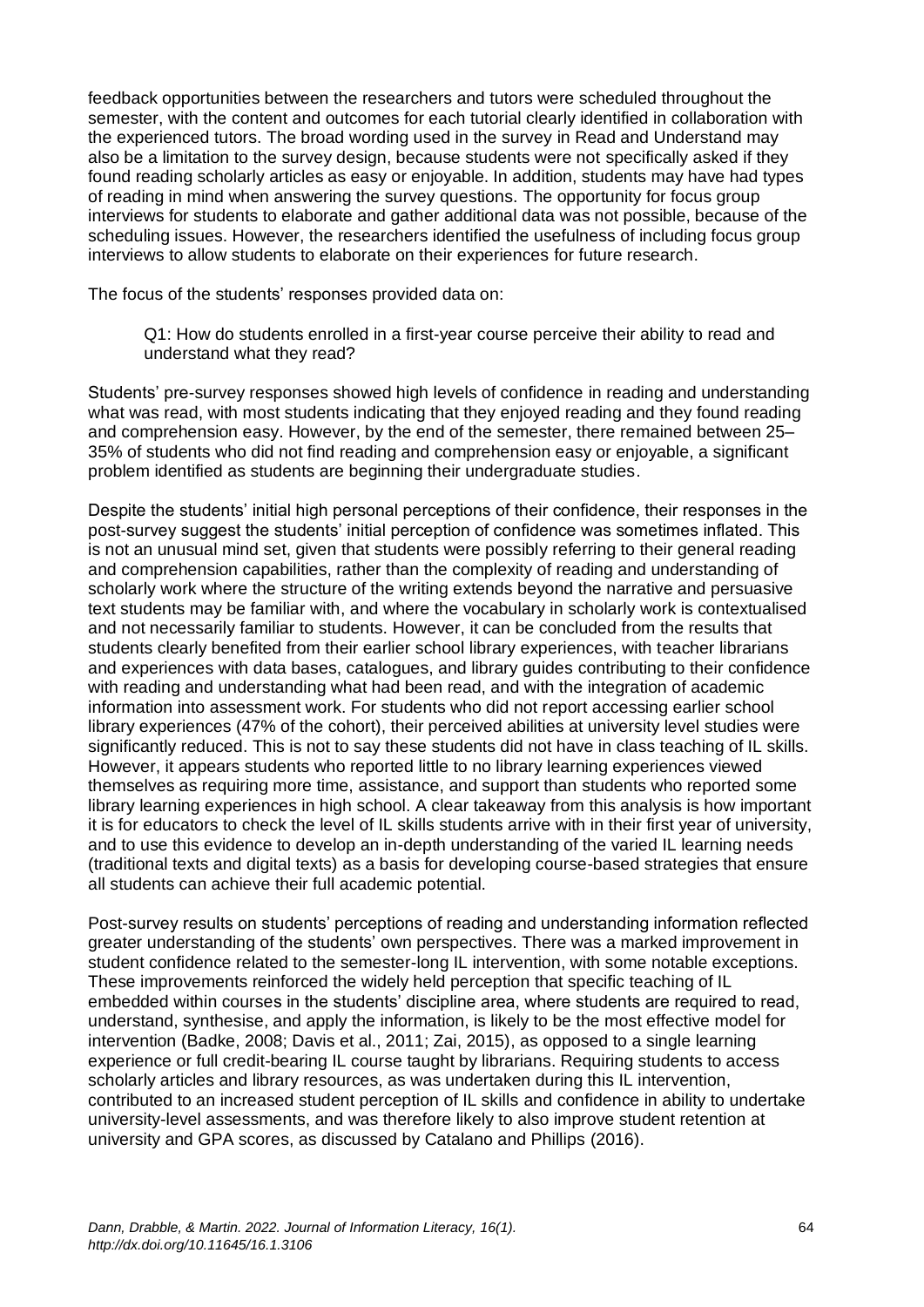Q3. To what extent do first-year students feel confident to use and understand journal articles for scholarly research in assessment preparation?

While the data indicated significant increases in student perceptions of their confidence and ability to use and integrate scholarly information in their university assessments across all factors considered, it should be noted that between 20–45% of students remained unconfident in these tasks at the end of the semester. This data reveals a large percentage of students who are unprepared to successfully manage the demands of academic research – a challenge for universities to identify and address if they are to reduce failure and attrition rates.

This lack of student confidence in using, understanding, and integrating scholarly information is affected positively by the availability of school library resources to students. In all five questions in the pre-survey relating to this topic there was a significant difference in the self-perceived confidence and ability of students to find, read and integrate academic information with other ideas, with prior experiences at school with school librarians increasing students' perceived competence. The data from this research also reveals that between 8% and 18% of the student cohort in the post-test survey continued to report substantial problems with finding, reading, and integrating academic information (disagreeing or strongly disagreeing with the five variable statements). This is especially so for the ease with which students read and understand academic information, and for their ability to integrate the academic information with other ideas. This finding supports previous research which questions the cognitive ability of first-year university students to be able to read, understand and synthesise scholarly articles, certainly without specific teaching support and experience in these complex tasks (Carlozzi, 2018; MacMillan & Rosenblatt, 2015; Rosenblatt, 2010) including digital reading and the process of extracting and understanding information (Lim & Toh, 2020). The authors believe support of this nature needs to be provided throughout several classes as students indicated the need for continued practice to improve their IL skills. Additionally, to improve student use of IL, perhaps a more structured and uniform approach to teaching IL skills could be a worthwhile consideration.

# **9. Conclusions**

This study concludes that students arrived at university with largely misguided confidence in their personal IL skills, especially skills needed to meet the demands of university level coursework. Students affirmed improved skills and understanding after a course providing interventions regarding basic IL information, influencing a positive change in first-year students' perceived abilities to search and use academic literature, leading to the conclusion that teaching these IL skills is essential to academic success (Davis et al., 2011; Zai, 2015). IL teaching and practice during the course provided opportunities for students to understand their abilities in relation to university expectations and assessment and therefore prepared them for success. Therefore, first-year students would benefit from having university tutors who consistently and thoughtfully included the teaching of IL strategies to support student learning, research, and assessment.

This research also identified a substantial proportion of students who did not enjoy reading, and the preference of many students not to read. By the end of the semester there remained between 25–35% of students who did not find reading and comprehension easy or enjoyable, a significant problem that was identified for students commencing their undergraduate studies.

With up to 47% of students unlikely to have experienced effective teaching of IL skills in school, there is a clear need to understand the level of IL skills of students enrolling into university. University courses need to review the assumed IL skill sets required for their courses. The provision of IL interventions in first-year courses that explicitly integrate and teach research skills and understanding of scholarly literature is important for student success, as indicated by this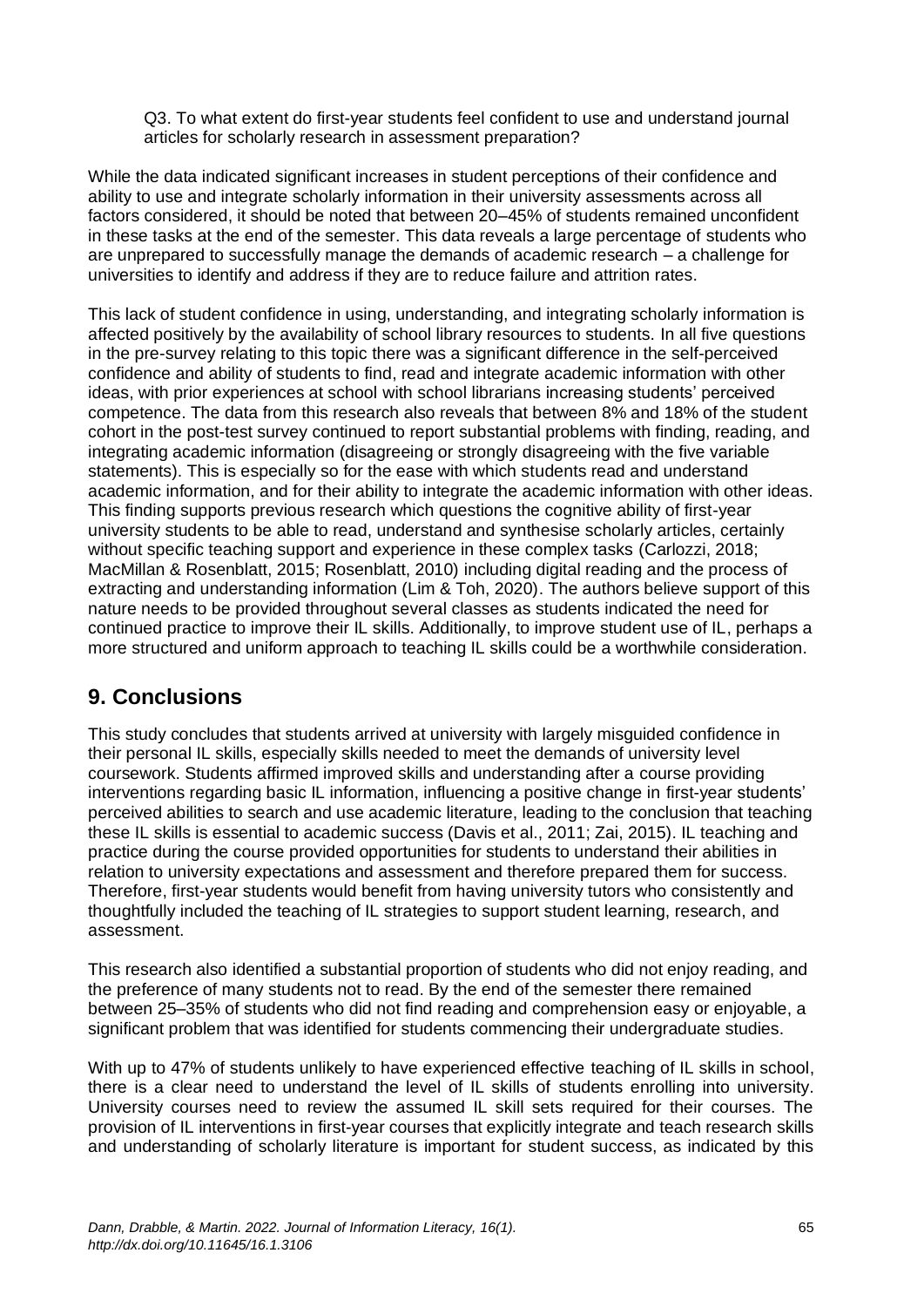study. Making this common practice in all first-year courses at university would ensure a continuum of learning to develop essential IL skills for success at university and beyond. This research has concluded students felt far more confident in finding the academic information they needed, but far less capable of reading, understanding, and integrating academic texts into their own work. As MacMillan & Rosenblatt (2015) summarise, 'what good is teaching students how to find scholarly resources if they can't read them? Undergraduate students are often ill prepared for the deep reading critical to student success required for research assignments' (p. 757). Consideration for improving first-year university students' IL skills warrants further deliberation, given the identified impact of IL skills on student success and retention rates. Further research into including a streamlined focus on teaching IL skills across first-year courses, with consideration for reviewing IL skills in subsequent year level courses, is recommended to inform the development of a more effective approach to IL learning for university students.

### **References**

Badke, W. (2008). Ten reasons to teach information literacy for credit. *Online*, Nov/Dec, 47–49.

Baildon, M., & Baildon, R. (2012). [Evaluating online sources: Helping students determine](https://www.socialstudies.org/system/files/publications/articles/yl_240411.pdf)  [trustworthiness, readability, and usefulness.](https://www.socialstudies.org/system/files/publications/articles/yl_240411.pdf) *Social Studies and the Young Learner*, *24*(4), 11– 14.

Brown, K. & Malenfant, K. (2017). *[Academic library impact on student learning and success:](https://www.ala.org/acrl/sites/ala.org.acrl/files/content/issues/value/findings_y3.pdf)  [Findings from assessment in action team projects](https://www.ala.org/acrl/sites/ala.org.acrl/files/content/issues/value/findings_y3.pdf)*. American Library Association Institutional Repository (ALAIR).

Carlozzi, M. (2018). They found it - [now do they bother? An analysis of first-year synthesis.](https://doi.org/10.5860/crl.79.5.659) *College & Research Libraries*, *79*(5), 659–670.

Catalano, A. (2016). *Streamlining LIS research: A compendium of tried and true tests, measurements, and other instruments*. Libraries Unlimited.

Catalano, A., & Phillips, S. (2016). [Information literacy and retention: A case study of the value](https://www.scopus.com/inward/record.uri?eid=2-s2.0-85006984177&partnerID=40&md5=0356c4bc16a992ba7826cf5ea8e6fe86)  [of the library.](https://www.scopus.com/inward/record.uri?eid=2-s2.0-85006984177&partnerID=40&md5=0356c4bc16a992ba7826cf5ea8e6fe86) *Evidence Based Library and Information Practice*, *11*(4), 2–13.

Cho, K. W., Altarriba, J., & Popiel, M. (2015). [Mental Juggling: When Does Multitasking Impair](https://doi.org/10.1080/00221309.2014.1003029)  [Reading Comprehension?](https://doi.org/10.1080/00221309.2014.1003029) *The Journal of General Psychology*, *142*(2), 90–105.

Clark, M. (2017). [Imposed-inquiry information-seeking self-efficacy and performance of college](https://doi.org/10.1016/j.acalib.2017.05.001)  [students: A review of the literature.](https://doi.org/10.1016/j.acalib.2017.05.001) *Journal of Academic Librarianship*, *43*(5), 417–422.

Cothran, T. (2011). [Google Scholar acceptance and use among graduate students: A](https://doi.org/10.1016/j.lisr.2011.02.001)  [quantitative study.](https://doi.org/10.1016/j.lisr.2011.02.001) *Library & and Information Science Research*, *33*(4), 293–301.

Davis, E., Lundstrom, K., & Martin, P. (2011). [Librarian perceptions and information literacy](https://doi.org/10.1108/00907321111186695)  [instruction models.](https://doi.org/10.1108/00907321111186695) *Reference Services Review*, *39*(4), 686-702.

Dix, K., Felgate, R., Ahmed, S., Carlslake, T., & Sniedze-Gregory, S. (2020). *[School libraries in](https://doi.org/10.37517/978-1-74286-583-6)  [South Australia 2019 Census](https://doi.org/10.37517/978-1-74286-583-6)*. Australian Council for Educational Research.

Doolittle, P., Hicks, D., Triplett, C., Nichols, W., & Young, C. (2006). Reciprocal teaching for reading comprehension in higher education: A strategy for fostering the deeper understanding of texts. *International Journal of Teaching and Learning in Higher Education*, *17*(2), 106–118.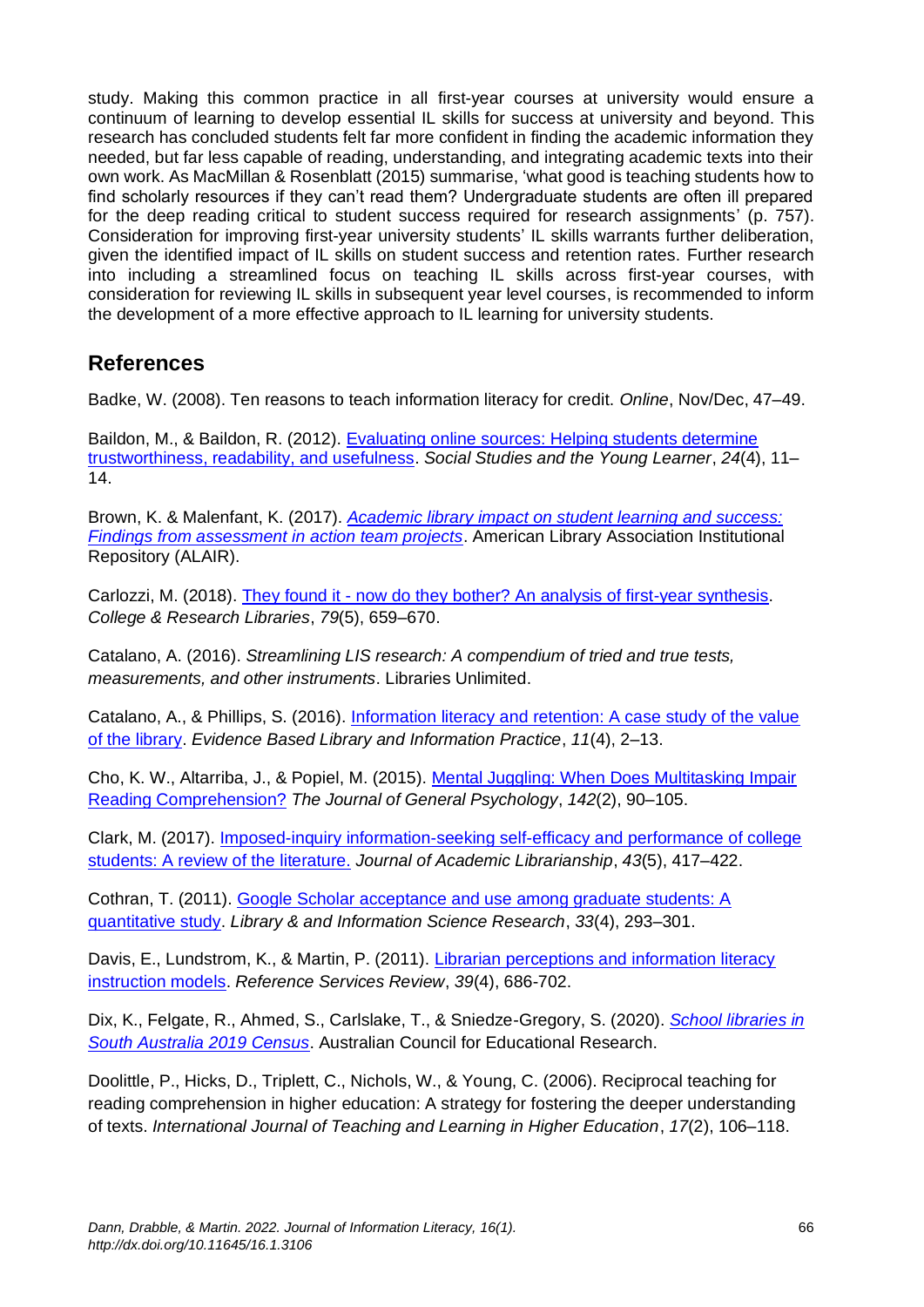Fisher, D., Lapp, D., & Wood, K. J. M. S. J. (2011). [Reading for details in online and printed text:](https://doi.org/10.1080/00940771.2011.11461767)  [A prerequisite for deep reading.](https://doi.org/10.1080/00940771.2011.11461767) *Middle School Journal*, *42*(3), 58–63.

Fosnacht, K. (2017). *[Information literacy's influence on undergraduates' learning and](http://www.ala.org/acrl/conferences/acrl2017/papers)  [development: Results from a large multi-institutional study.](http://www.ala.org/acrl/conferences/acrl2017/papers)* ACRL 2017 Conference March 22– 25, Baltimore, MD.

Gibbs, G. (2007). *Analyzing qualitative data*. Sage.

Gross, M., & Latham, D. (2013). [Addressing below proficient information literacy skills:](https://doi.org/10.1016/j.lisr.2013.03.001)  [Evaluating the efficacy of an evidence-based educational intervention.](https://doi.org/10.1016/j.lisr.2013.03.001) *Library & Information Science Research*, *35*(3), 181–190.

Hausfather, S. J. (1996). [Vygotsky and Schooling: Creating a Social Context for Learning.](https://doi.org/10.1080/01626620.1996.10462828) *Action in Teacher Education, 18*(2), 1–10.

Jolliffe, D. A., & Harl, A. (2008). [Studying the "Reading Transition" from High School to College:](https://www.jstor.org/stable/25472296)  [What Are Our Students Reading and Why?](https://www.jstor.org/stable/25472296) *College English*, *70*(6), 599–617.

Kerr, M. M., & Frese, K. M. (2017). [Reading to Learn or Learning to Read? Engaging College](https://doi.org/10.1080/87567555.2016.1222577)  [Students in Course Readings.](https://doi.org/10.1080/87567555.2016.1222577) *College Teaching*, *65*(1), 28–31.

Lanning, S., & Mallek, J. (2017). [Factors Influencing Information Literacy Competency of](https://doi.org/10.1016/j.acalib.2017.07.005)  [College Students.](https://doi.org/10.1016/j.acalib.2017.07.005) *The Journal of Academic Librarianship*, *43*(5), 443–450.

Lim, F. V. (2018). [Developing a systemic functional approach to teach multimodal literacy.](https://doi.org/10.1186/s40554-018-0066-8) *Functional Linguistics*, *5*(1), 13.

Lim, F. V., & Toh, W. (2020). [How to teach digital reading.](https://doi.org/10.11645/14.2.2701) *Journal of Information Literacy*, *14*(2), 24–43.

Liu, Z., & Huang, X. (2016). [Reading on the move: A study of reading behavior of](https://doi.org/10.1016/j.lisr.2016.08.007)  [undergraduate smartphone users in China.](https://doi.org/10.1016/j.lisr.2016.08.007) *Library & Information Science Research*, *38*(3), 235–242.

MacMillan, M., & Rosenblatt, S. (2015). [They've Found It. Can They Read It? Adding Academic](https://www.ala.org/acrl/sites/ala.org.acrl/files/content/conferences/confsandpreconfs/2015/MacMillan_Rosenblatt.pdf)  [Reading Strategies to Your IL Toolkit.](https://www.ala.org/acrl/sites/ala.org.acrl/files/content/conferences/confsandpreconfs/2015/MacMillan_Rosenblatt.pdf) ACRL.

Mahmood, K. (2016). [Do people overestimate their information literacy skills? A systematic](https://doi.org/10.15760/comminfolit.2016.10.2.24)  [review of empirical evidence on the dunning-kruger effect.](https://doi.org/10.15760/comminfolit.2016.10.2.24) *Communications in Information Literacy*, *10*(2), 198–213.

Mahmood, K. (2017). [Reliability and validity of self-efficacy scales assessing students'](https://doi.org/10.1108/EL-03-2016-0056)  [information literacy skills: A systematic review.](https://doi.org/10.1108/EL-03-2016-0056) *Electronic Library*, *35*(5), 1035–1051.

Manarin, K., Carey, M., Rathburn, M., & Ryland, G. (2015). *Critical reading in higher education: Academic goals and social engagement*. Indiana University Press.

Markless, S., & Streatfield, D. (2006). Gathering and applying evidence of the impact of UK [university libraries on student learning and research: A facilitated action research approach.](https://doi.org/10.1016/j.ijinfomgt.2005.10.004) *International Journal of Information Management*, *26*(1), 3–15.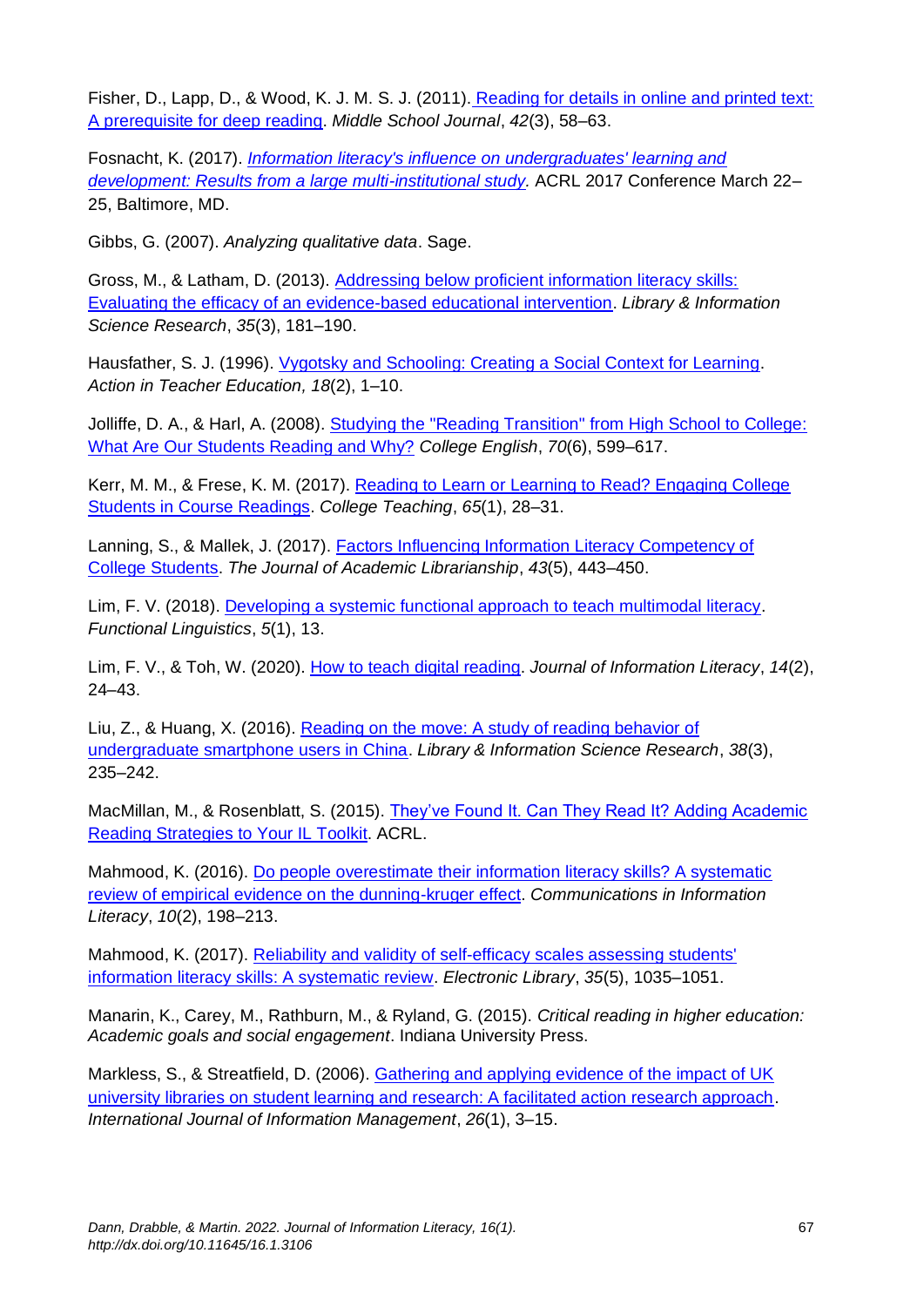Miles, M., & Huberman, A. (1994). *An Expanded Sourcebook Qualitative Data Anaylsis* (2nd ed.). Sage.

Oakleaf, M., & Owen, P. L. (2010, Apr 2010). [Closing the 12-13 Gap Together: School and](http://teacherlibrarian.com/wp-content/uploads/2017/06/Todarorequests/Oakleaf-Owen2.pdf)  [College Librarians Supporting 21st Century Learners.](http://teacherlibrarian.com/wp-content/uploads/2017/06/Todarorequests/Oakleaf-Owen2.pdf) *Teacher Librarian*, *37*(4), 52–58.

Pecorari, D., Shaw, P., Irvine, A., Malmström, H., & Mežek, Š. (2012). [Reading in tertiary](https://doi.org/10.1080/13538322.2012.706464)  [education: undergraduate student practices and attitudes.](https://doi.org/10.1080/13538322.2012.706464) *Quality in Higher Education*, *18*(2), 235–256.

Piaget, J. (2003). [Part 1: Cognitive development in children: Piaget development and learning.](https://doi.org/10.1002/tea.3660020306) *Journal of Research in Science Teaching*, *40*(S1), S8–S18.

Pinto, M., & Fernández-Pascual, R. (2017). [Diagnosis of the levels of information literacy](https://doi.org/10.1353/pla.2017.0035)  [competency among social sciences undergraduates.](https://doi.org/10.1353/pla.2017.0035) *Portal*, *17*(3), 569–593.

Proaps, A. B., & Bliss, J. P. (2014). [The effects of text presentation format on reading](https://doi.org/10.1016/j.chb.2014.03.039)  [comprehension and video game performance.](https://doi.org/10.1016/j.chb.2014.03.039) *Computers in Human Behavior*, *36*, 41–47.

Punch, K., & Oancea, A. (2014). *Introduction to research methods in education* (2nd ed.). Sage.

Purcell, K., Rainie, L., Heaps, A., Buchanan, J., Friedrich, L., Jacklin, A., Chen, C., & Zickuhr, K. (2012). *[How teens do research in the digital world](https://www.pewresearch.org/internet/2012/11/01/how-teens-do-research-in-the-digital-world/)*. PEW.

Robson, C., & McCartan, K. (2016). *Real World Research*. Wiley.

Rosenblatt, S. (2010). [They can find it, but they don't know what to do with it: Describing the](https://doi.org/10.11645/4.2.1486)  [use of scholarly literature by undergraduate students.](https://doi.org/10.11645/4.2.1486) *Journal of Information Literacy*, *4*(2), 50– 61.

Ryan, T. E. (2006). Motivating Novice Students to Read their Textbooks. *Journal of Instructional Psychology*, *33*(2), 136–140.

Sappington, J., Kinsey, K., & Munsayac, K. (2002). [Two Studies of Reading Compliance Among](https://doi.org/10.1207/S15328023TOP2904_02)  [College Students.](https://doi.org/10.1207/S15328023TOP2904_02) *Teaching of Psychology*, *29*(4), 272–274.

Shao, X., & Purpur, G. (2016). [Effects of information literacy skills on student writing and course](https://doi.org/10.1016/j.acalib.2016.08.006)  [performance.](https://doi.org/10.1016/j.acalib.2016.08.006) *The Journal of Academic Librarianship*, *42*(6), 670–678.

Smith, J., Given, L., Julien, H., Ouelette, D., & DeLong, K. (2013). [Information literacy](https://doi.org/10.1016/j.lisr.2012.12.001)  [proficiency: Assessing the gap in high school students' readiness for undergraduate academic](https://doi.org/10.1016/j.lisr.2012.12.001)  [work.](https://doi.org/10.1016/j.lisr.2012.12.001) *Library & Information Science Research*, *35*(2), 88–96.

Soria, K. M. (2013). [Factors predicting the importance of libraries and research activities for](https://doi.org/10.1016/j.acalib.2013.08.017)  [undergraduates.](https://doi.org/10.1016/j.acalib.2013.08.017) *The Journal of Academic Librarianship*, *39*(6), 464–470.

Thornberg, R., & Charmaz, K. (2014). *The Sage Handbook of Qualitative Data Analysis*. Sage.

Varlejs, J., & Stec, E. (2014). [Factors affecting students' information literacy as they transition](https://doi.org/10.26716/redlands/doctor/2011.4)  [form high school to college.](https://doi.org/10.26716/redlands/doctor/2011.4) *School Library Research*, *17*, 23.

Wu, M., & Chen, S. (2014). [Graduate students appreciate Google Scholar, but still find use for](https://doi.org/10.1108/EL-08-2012-0102)  [libraries.](https://doi.org/10.1108/EL-08-2012-0102) *The Electronic Library*.